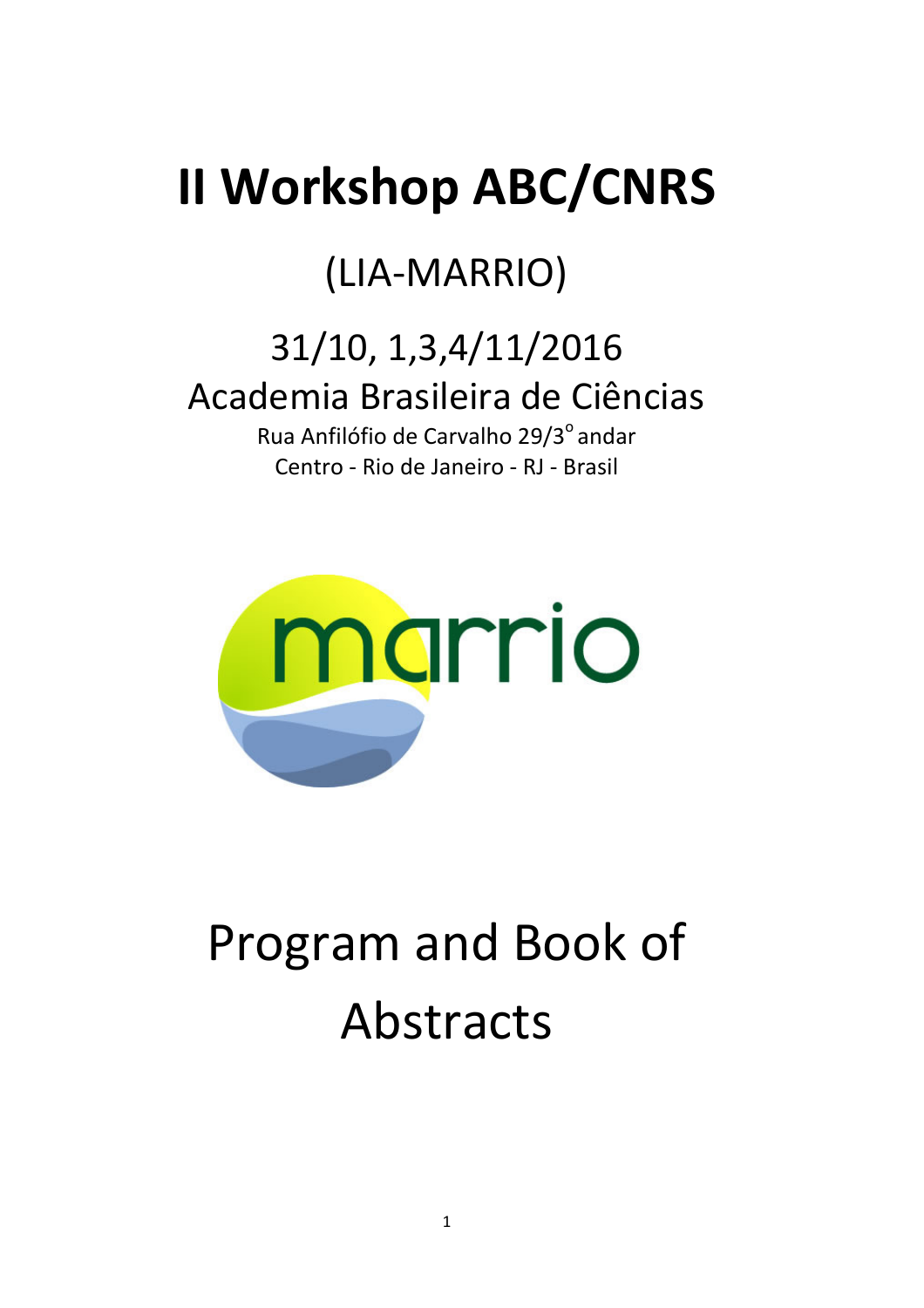## Program

## **Day 1 (Monday, 31th October 2016): Biodiversity and Biogeography**

| 11:00-11:40h: Open Ceremony – Morphogenesis of spicules in calcareous sponges         |         |
|---------------------------------------------------------------------------------------|---------|
| Presenter: Radovan Borojevic.                                                         |         |
| 11:40-12:00h: CNRS in Brazil and in South America                                     |         |
| Presenter: Olivier Fudym                                                              |         |
| 12:00-14:00h: Lunch                                                                   |         |
| 14:00-14:30h: The project MARRIO                                                      |         |
| Presenters: Thierry Pérez and Michelle Klautau                                        |         |
| 14:30-15:00h: Biodiversity and biogeography of calcareous sponges from the Caribbean  |         |
| and Brazil                                                                            |         |
| Presenter: Fernanda Azevedo                                                           | Page: 6 |
| 15:00-15:30h: Coffee Break                                                            |         |
| 15:30-16:00h: Homoscleromorpha classification revised through Integrative Systematics |         |
| Presenter: César Ruiz                                                                 | Page: 7 |
| 16:00-16:30h: Homoscleromorpha from Cabo Frio                                         |         |
| <b>Presenter: Guilherme Muricy</b>                                                    | Page: 8 |
| 16:30-17:00h: Taxonomy of Plakina                                                     |         |
| Presenter: Anaíra Lage                                                                | Page: 9 |

## **Day 2 (Tuesday, 1st November 2016): Biodiversity, Biogeography and Ecology**

| 9:00-9:30h: Towards a clearer picture of sponge distributions in the Tropical Western |          |
|---------------------------------------------------------------------------------------|----------|
| Atlantic                                                                              |          |
| Presenter: Eduardo Hajdu                                                              | Page: 10 |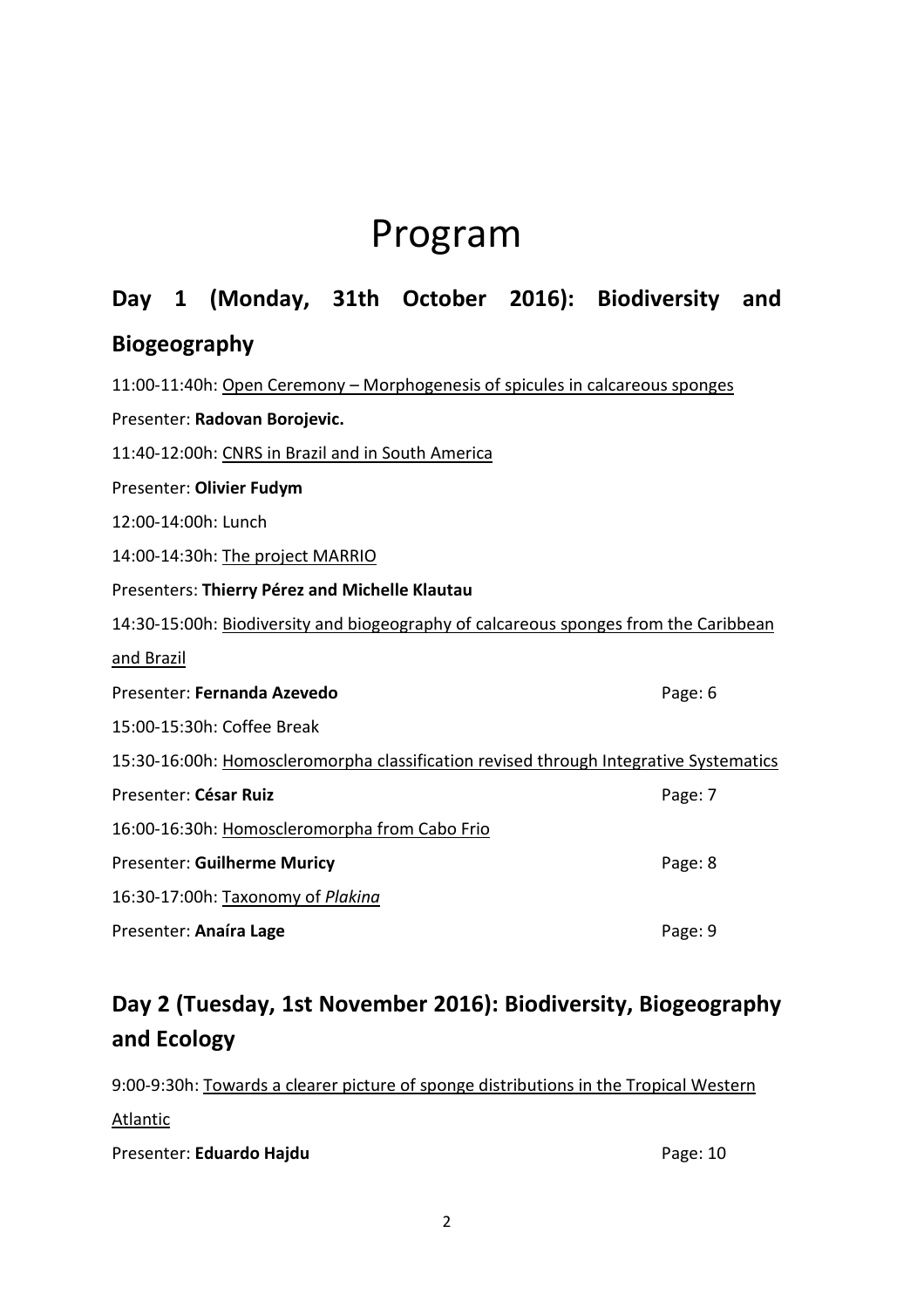| 9:30-10:00h: An overview of South Atlantic deep-sea Astrophorina sponges               |          |  |
|----------------------------------------------------------------------------------------|----------|--|
| Presenter: Cristiana Castello-Branco                                                   | Page: 11 |  |
| 10:00-10:30h: Coffee break                                                             |          |  |
| 10:30-11:00h: Taxonomic revision of the family Petrosiidae van Soest, 1980             |          |  |
| (Haplosclerida, Demospongiae, Porifera) from the Brazilian coast                       |          |  |
| Presenter: Lívia Rocha                                                                 | Page: 12 |  |
| 11:00-11:30h: Taxonomy of Hymedesmiidae (Porifera, Poecilosclerida) from the           |          |  |
| <b>Brazilian Coast</b>                                                                 |          |  |
| Presenter: Sula Salani Mota.                                                           | Page: 13 |  |
| 11:30-12:00h: A synopsis of Brazilian Haliclona (Demospongiae: Haplosclerida:          |          |  |
| Chalinidae)                                                                            |          |  |
| Presenters: André Bispo.                                                               | Page: 14 |  |
| 12:00-14:00h: Lunch                                                                    |          |  |
| 14:00-14:30h: Integrative Systematics of Mycale from the Tropical Western Atlantic     |          |  |
|                                                                                        |          |  |
| Presenters: Dora Leite                                                                 | Page: 15 |  |
| 14:30-15:00h: Sponge bottoms off the Amazon River mouth revisited: fillings gaps after |          |  |
| 40 years                                                                               |          |  |
| Presenter: Fernando Coreixas de Moraes                                                 | Page: 16 |  |
| 15:00-15:30h: Coffee Break                                                             |          |  |
| 15:30-16:00h: Calcareous sponges from Bahia                                            |          |  |
| Presenter: Fernanda Fernandes Cavalcanti                                               | Page: 17 |  |
| 16:00-16:30h: Biodiversity and structural dynamics of marine sponges assemblages of    |          |  |
| Ilha Grande and environs, Rio de Janeiro, Brazil                                       |          |  |
| Presenter: Humberto Fortunato                                                          | Page: 18 |  |
| 16:30-17:00h: How much marine sponge bioinvasion is there in Brazilian SE?             |          |  |

## **Day 3 (Thursday, 3rd November 2016): Biodiversity and Population Connectivity**

9:00-9:30h: Phylogeography and population demography of Calcareous sponges within the Tropical Western Atlantic: *Leucetta floridana* and *Clathrina* sp. nov.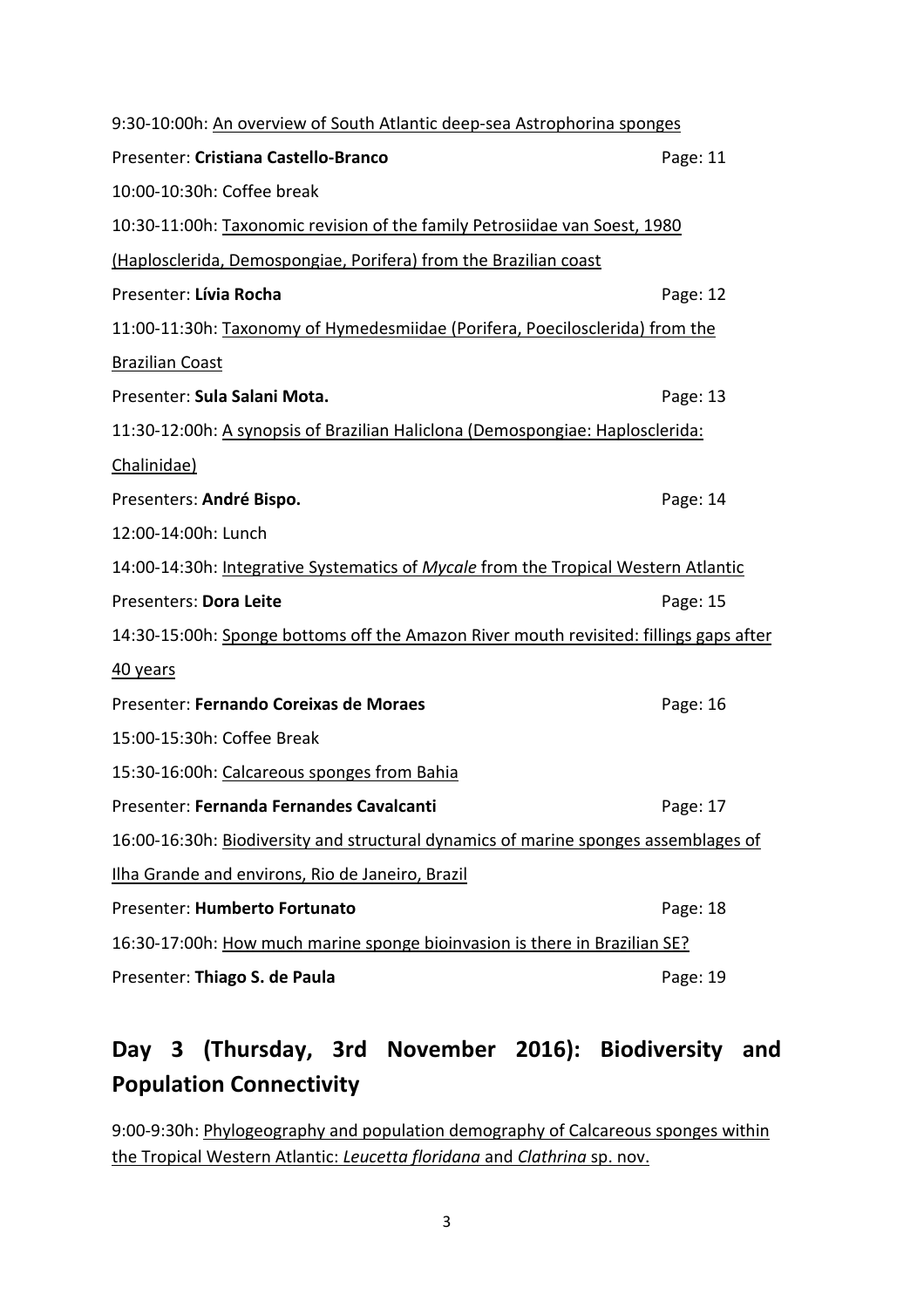| Presenter: Báslavi Cóndor-Luján                                                         | Page: 20 |
|-----------------------------------------------------------------------------------------|----------|
| 9:30-10:00h: Population structure of Clathrina aurea (Porifera, Calcarea) in the        |          |
| Southwestern Atlantic                                                                   |          |
| Presenter: André Padua                                                                  | Page: 21 |
| 10:00-10:30h: Coffee break                                                              |          |
| 10:30-11:00h: Past and present scenario of the sponge Clathrina aurea (Porifera,        |          |
| Calcarea): connectivity of Brazilian and Caribbean populations                          |          |
| Presenter: Pedro Leocorny                                                               | Page: 22 |
| 11:00-11:30h: Is there Chondrosia reniformis in the Western Atlantic?                   |          |
| Presenter: Carla Zilberberg                                                             | Page: 23 |
| 11:30-12:00h: Morphological and molecular taxonomy of marine sponges from Rio de        |          |
| Janeiro State                                                                           |          |
| Presenters: Eduardo Leal Esteves                                                        | Page: 24 |
| 12:00-14:00h: Lunch                                                                     |          |
| 14:00-14:30h: Biodiversity and phylogeography of Chondrilla along a N-S gradient in the |          |
| Tropical Western Atlantic: an integrative appoach                                       |          |
| Presenters: Nicole Boury-Esnault                                                        | Page: 25 |
| 14:30-15:00h: Two new Aresnosclera-like species from Amazon reefs whose 28S do not      |          |
| cluster with the type species of the genus                                              |          |
| Presenter: Camille Leal                                                                 | Page: 26 |
| 15:00-15:30h: Coffee Break                                                              |          |
| 15:30-16:00h: Sponge diversity of the French Mediterranean Sea, with focus on semi-     |          |
| dark cave-dwelling species                                                              |          |
| Presenter: Marie Grenier                                                                | Page: 27 |
| 16:00-16:30h: New records of the hypercalcified sponge Plectroninia (Calcarea,          |          |
| Michinellidae) in the Recent deep ocean                                                 |          |
| Presenter: Jean Vacelet                                                                 | Page: 28 |
| 16:30-17:00h: Molecular investigation of new Verongimorpha suggests several new         |          |
| taxa: species, genera, families, etc                                                    |          |
| Presenter: Maude Dubois                                                                 | Page: 29 |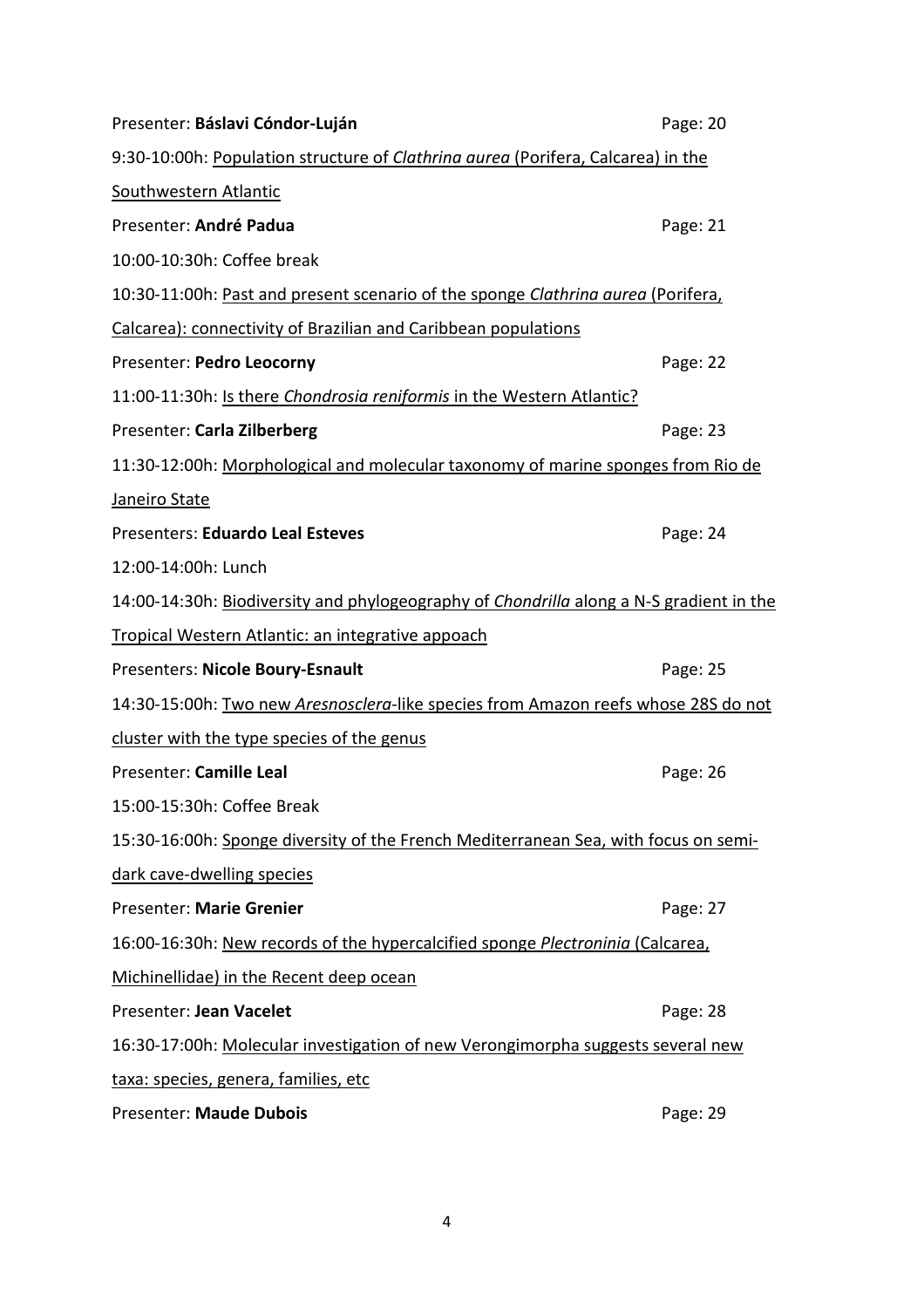## **Day 4 (Friday, 4th November 2016): Cell Biology, Chemical Ecology, Microbiology and New Perspectives**

| 9:00-9:30h: Cytological approaches for integrative taxonomy of sponges: Calcinea as an |          |  |
|----------------------------------------------------------------------------------------|----------|--|
| example                                                                                |          |  |
| Presenter: Alexander Ereskovsky                                                        | Page: 30 |  |
| 9:30-10:00h: Interplay between systematics and natural products chemistry in marine    |          |  |
| invertebrates                                                                          |          |  |
| Presenter: Olivier P. Thomas                                                           | Page: 31 |  |
| 10:00-10:30h: Coffee break                                                             |          |  |
| 10:30-11:00h: Coupling metabarcoding and metabolomics to better understand the         |          |  |
| ecological success of Homoscleromorph sponges in underwater caves                      |          |  |
| Presenter: César Ruiz                                                                  | Page: 32 |  |
| 11:00-11:30h: What the chemistry of sponges tells us?                                  |          |  |
| Presenter: Roberto Berlinck                                                            | Page: 33 |  |
| 11:30-12:00h: What are the weapons used? Invasive coral Tubastrea spp. competing       |          |  |
| with sponge Desmapsamma anchorata, Ilha Grande Bay, Southeastern Brazil                |          |  |
| Presenters: Amanda Silva                                                               | Page: 34 |  |
| 12:00-14:00h: Lunch                                                                    |          |  |
| 14:00-14:30h: Metabolomic fingerprints to assess macroalgal-coral interactions         |          |  |
| Presenters: Stéphane Greff                                                             | Page: 35 |  |
| 14:30-15:00h: Phenotipic Platicity in Porifera                                         |          |  |
| Presenter: Gisele Lôbo-Hajdu                                                           | Page: 36 |  |
| 15:00-15:30h: Coffee Break                                                             |          |  |
| 15:30-16:00h: Isolation, characterization and phylogeny of bacteria associated with    |          |  |
| Homoscleromorpha                                                                       |          |  |
| Presenter: Suzanne Nunes                                                               | Page: 37 |  |
| 16:00-17:00h: New perspectives and future collaborations                               |          |  |
| 19:00h: Workshop Dinner: Restaurant À Mineira. Rua Visconde de Silva, 152, Humaitá     |          |  |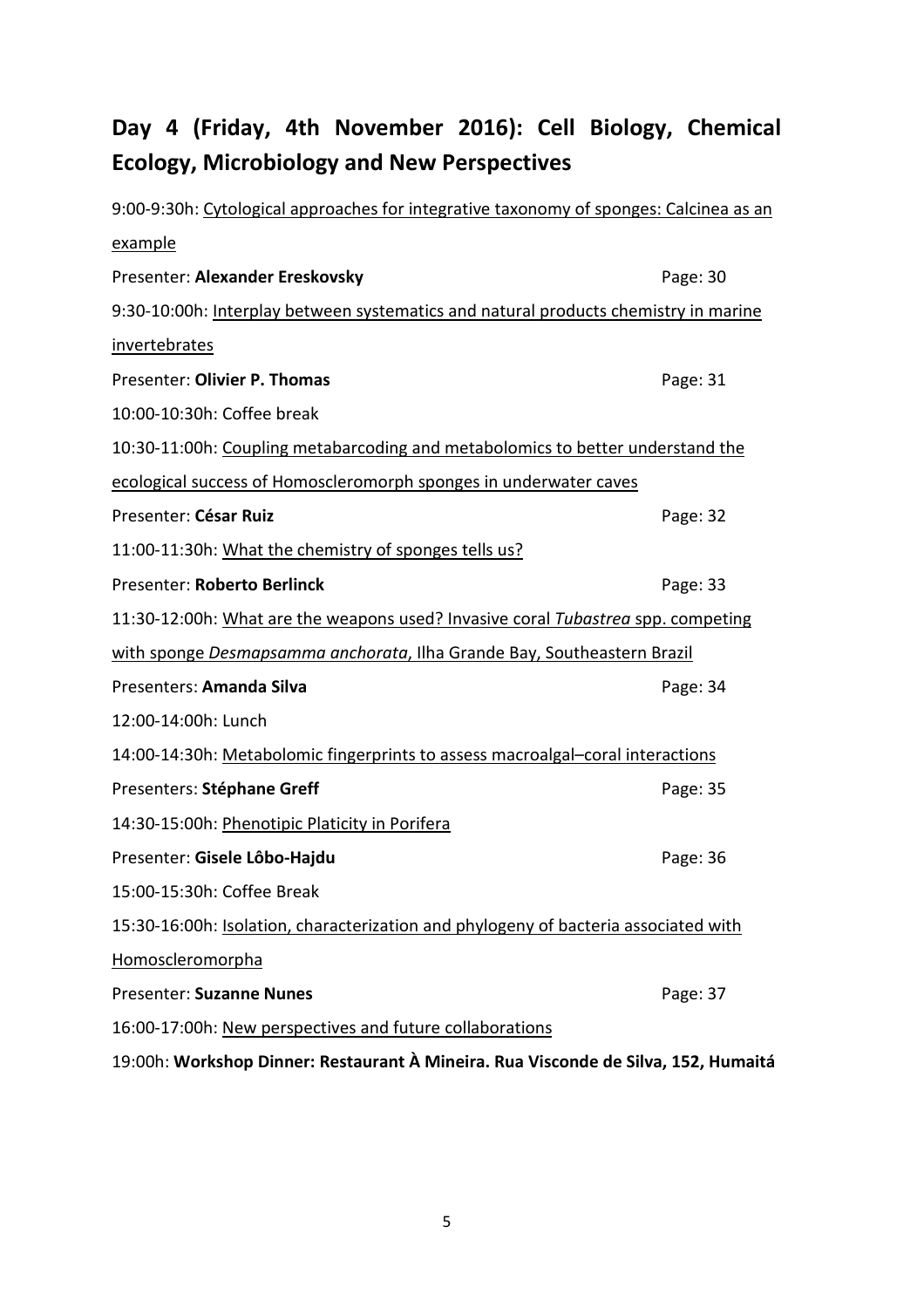## Biodiversity and biogeography of calcareous sponges from the Caribbean and Brazil

**Fernanda Azevedo**, Báslavi Cóndor-Luján, Tayara Fontana, Raisa Rizzieri, Taynara Louzada, Pedro Leocorny, Thierry Pérez & Michelle Klautau

Tropical Western Atlantic, including the Caribbean Sea and the Eastern side of the South America represents one of the most impacted marine areas in the world according to Census of Marine Life. The knowledge gap in marine biodiversity makes this situation even more serious constraining the conservation of marine resources and the understanding of the origin and evolution of the biota in that region. As sponges represent one of the major benthic groups in marine ecosystems and they have limited ability to disperse by long distance, they constitute an excellent model for study. This study aim to determine the calcareous sponges biodiversity in the Lesser Antilles using morphological and molecular approaches. The analyzed material was collected by SCUBA and snorkeling (3- 30 m deep) in 2015, under the MARRIO Project. A total of 460 specimens were analyzed, resulting in 423 Calcineans including seven genera and 30 species and 37 Calcaroneans comprising six genera and 12 species. The genera belonging to Calcinea are: *Ascaltis*, *Ascandra*, *Ascoleucetta*, *Clathrina*, *Ernstia*, *Leucascus*, *Leucetta.* Among them, *Clathrina* (14 spp.) and *Ernstia* (11 spp.) are the richest genera. The genera within Calcaronea are: *Grantia*, *Leucandra*, *Leucilla*, *Paraleucilla*, *Sycetta* and *Sycon* and being *Leucandra* the richest genus. The species patterns of distribution will be also presented. Although preliminary, the present results provide an overall panorama of the diversity of calcareous sponges within the Lesser Antilles and consequently, contribute to fill in the knowledge gap of the Tropical Western Atlantic marine biodiversity.

**Presenter contact:** nandaporifera@gmail.com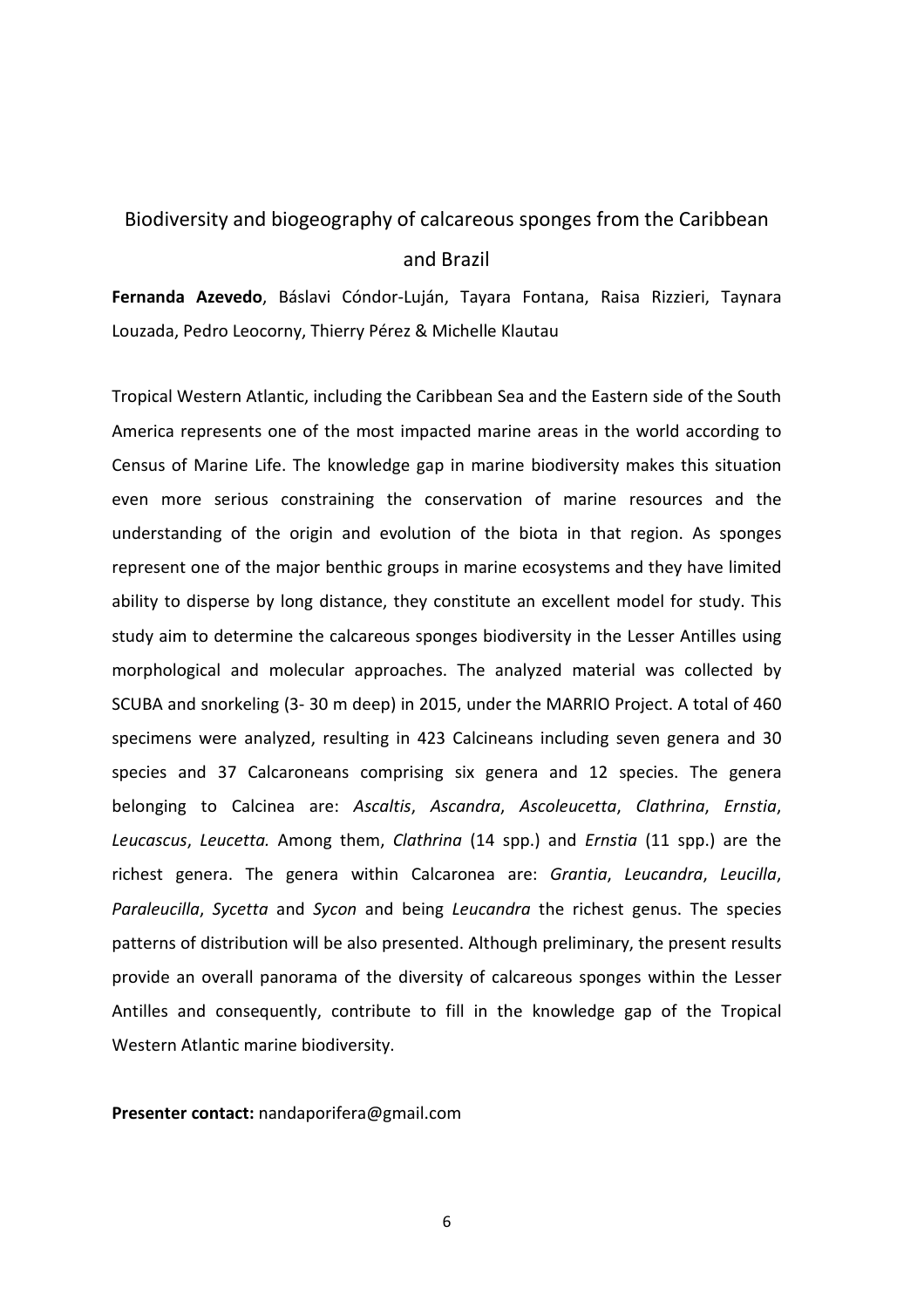### Homoscleromorpha classification revised through Integrative Systematics **César Ruiz** & Thierry Pérez

Homoscleromorpha is one of the most challenging groupsamong the Porifera. Recently elevated to the rank of class, this group has seen a high rate of new descriptions over the last two decades. The development of an integrative taxonomic approach and the exploration of new marine ecosystems have revealed an even higher diversity, highlighting the importance of complementary datasets such as morphology, cytology, chemistry and genetics to clarify erroneous identifications, cases of alleged cosmopolitanism and unresolved species-complexes. Using this integrated approach, we studied the Homoscleromorpha sponges form marine caves. In the CaribeanSea, several new species have been found. The analysis of worldwide fauna provides new insights into Homoscleromorpha classification, challenging the present systematics and allowing to re-define several taxa within the group. This initiative is the first step towards a more thorough revision of the group.

**Presenter contact:** cesar.ruiz@imbe.fr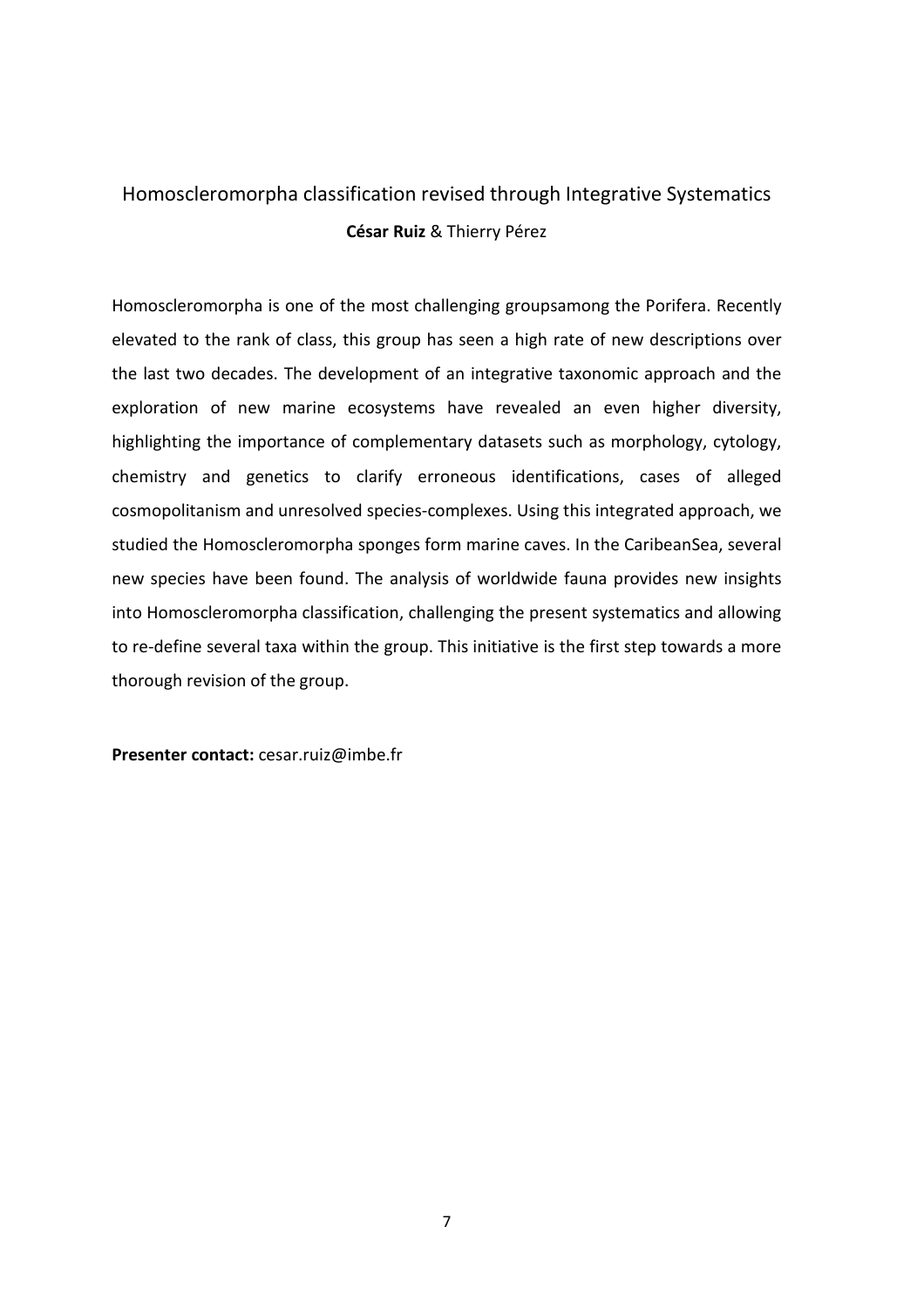#### Homoscleromorpha from Cabo Frio

**Guilherme Muricy**, Celso Domingos, Anaíra Lage, Mirelly Balbino, Emilio Lanna, Cristiane Hardoim, Marinella Laport, Carla Zilberberg, Philippe Willenz, Alexander Ereskovsky, Thierry Pérez & Dennis Lavrov

The Homoscleromorpha were considered to be very rare in the Southwestern Atlantic, with only one record of *Oscarella* sp. in the Cabo Frio - Búzios region. An exaustive search for Homoscleromorpha in the Cabo Frio region allowed the discovery of a rich fauna of Homoscleromorpha, with at least six species belonging to the genera *Plakina* and *Oscarella*, most of them new to science. All species colonize the undersurfaces of boulders and corals, but in two different habitats: While some are restricted to the subtidal rocky shores in the coastal islands, others were found exclusively in a very shallow tide pool at Cabo Frio. Suprisingly, the two genera show opposite patterns of diversity in these two habitats: Two polychromatic species of *Plakina* and one monochromatic *Oscarella* live in the tide pool, while at least two polychromatic *Oscarella* and one monochromatic *Plakina* inhabit the subtidal rocky shores. These species are currently being distinguished and described using an integrative taxonomic approach with morphology, cytology and DNA sequencing (cox-1 and cit-b genes). A wider use of this approach, together with detailed further search in cryptic, sciaphilous habitats, will probably lead to a great increase in the known diversity of the Homoscleromorpha.

**Presenter contact:** muricy@mn.ufrj.br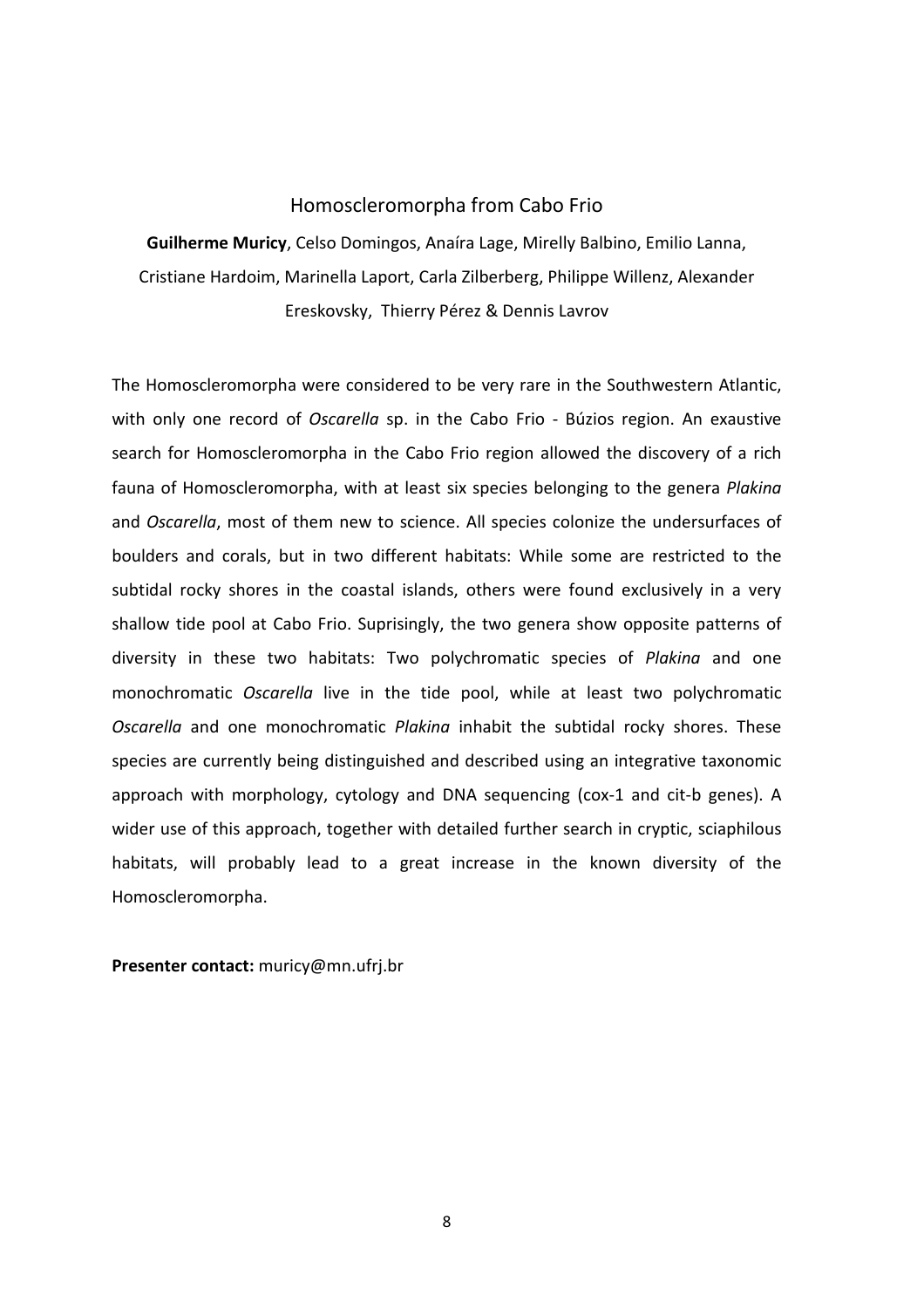### Taxonomy of *Plakina* **Anaíra Lage** & Guilherme Muricy

*Plakina* is the most representative genus of the class Homoscleromorpha, with 29 valid species occurring in hard substratum, mostly ceilings and walls of dark or semi-dark habitats.This genus is widely distributed although the regions of the Mediterranean Sea (8 spp.) and Caribbean Sea (5 spp.) recordthe greatest species richness. Two Mediterranean species,*Plakina monolopha* and *P. trilopha,* are cosmopolitan, but most recordsfrom outside the Mediterranean need revision, including the Brazilianrecords of *P. trilopha*. In this study, we described three new speciesof *Plakina*and theredescription of four others. Two species are from Marquises Island and are distinguished by:*Plakina* sp. nov.1 with lophose calthrops exclusively trilophose and have all actines terminally spined and *Plakina* sp. nov.2 with an peculiar lophose spicules with slightly spiralled, fused actines ('spirolophose calthrops').*Plakina* sp. nov 3from Greece hastrilophose and tetralophose calthrops with irregular shapes. The four species redescribed are *P. bowerbanki*, *P. crypta* and *P. weinbergi*with samples collectedin Aegean Sea and the*P. coerulea*collected in the Cabo Frio (Búzios) region.

**Presenter contact:** anairalage@gmail.com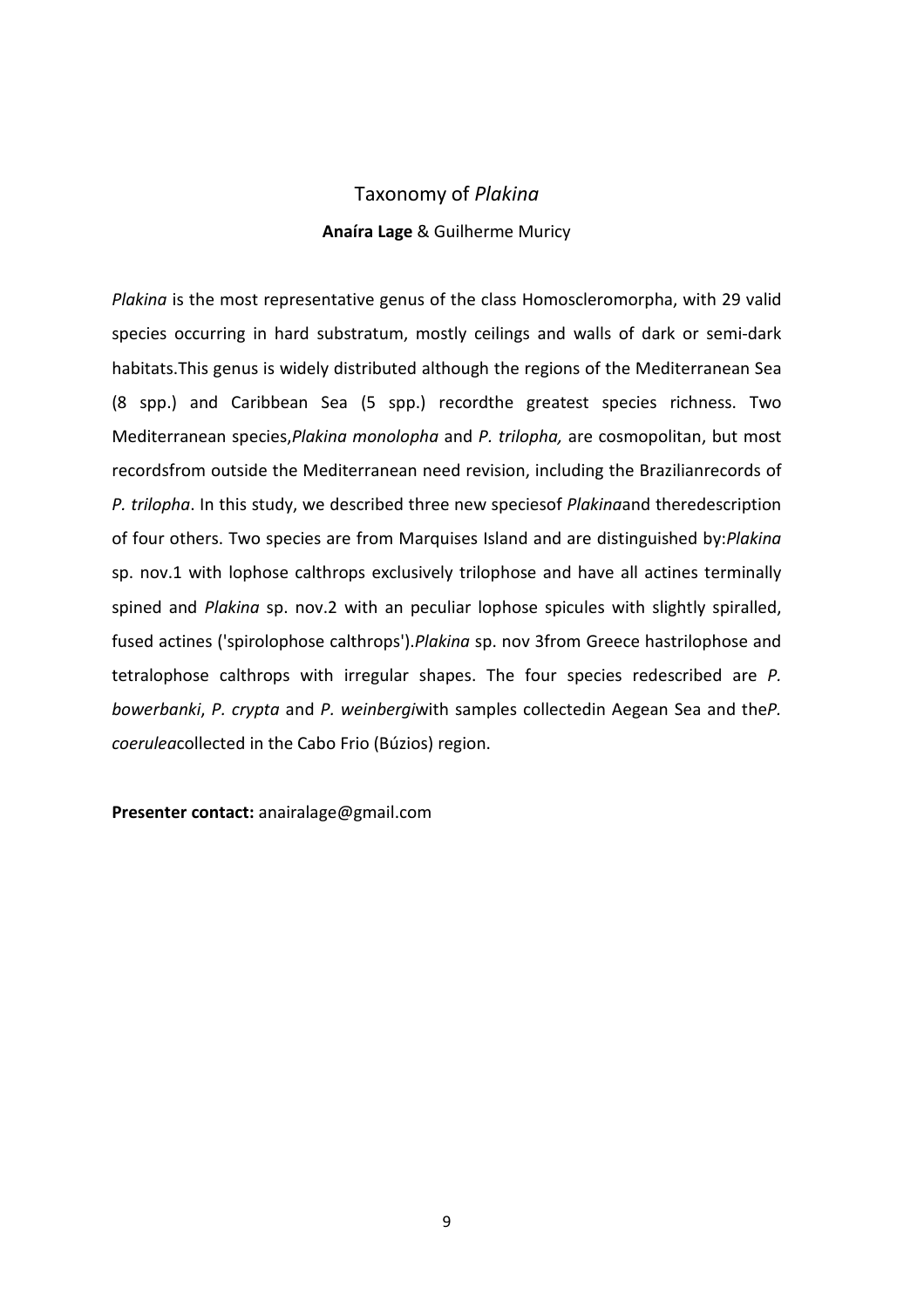#### Towards a clearer picture of sponge distributions in the Tropical Western

#### Atlantic

#### **Eduardo Hajdu**

How much discontinuous can possibly be marine sponge distributions in reality? Many historical examples of species thought widely distributed and largely discontinuous have proven to be artefacts of conservative taxonomy and/or conservative morphology, and those not proven so, are now regarded doubtfully. Distribution gaps have traditionally been explained by lack of inventory/taxonomy effort, or lack of convenient habitat. In any case, biogeographic analyses are seriously hampered by this incomplete picture of sponge distributions, further blurred by each species evolutionary chance events. One way to overcome this problem is to invest manpower in inventorying apparent distribution gaps, keeping in mind that even hotspot areas may have their own inventory gaps for a variety of reasons. Prominent among these, failure to apply as wide as possible an array of inventory strategies. Brazil stands out in this effort to sharpen the focus on species distributions, thanks to a collection of favourable factors succeeding each other in the past couple of decades. Notably among these (not in order), 1) inventory of sponge distribution in the rocky coasts of SE and S Brazil, 2) in oceanic islands, 3) off the mouth of the Amazon, 4) Project REVIZEE, 5) bioprospecting expeditions, 6) CENPES/PETROBRAS' baseline biodiversity projects (w & w/o ROVs), 7) intertidal sampling in NE Brazil, 8) integrative studies, and above all, 9) training of new generations of sponge taxonomists. Allegedly artificial absence of species from apparent range gaps, as a consequence of the insufficiency of the taxonomic effort, becomes less and less likely every year.

**Presenter contact:** eduardo.hajdu@gmail.com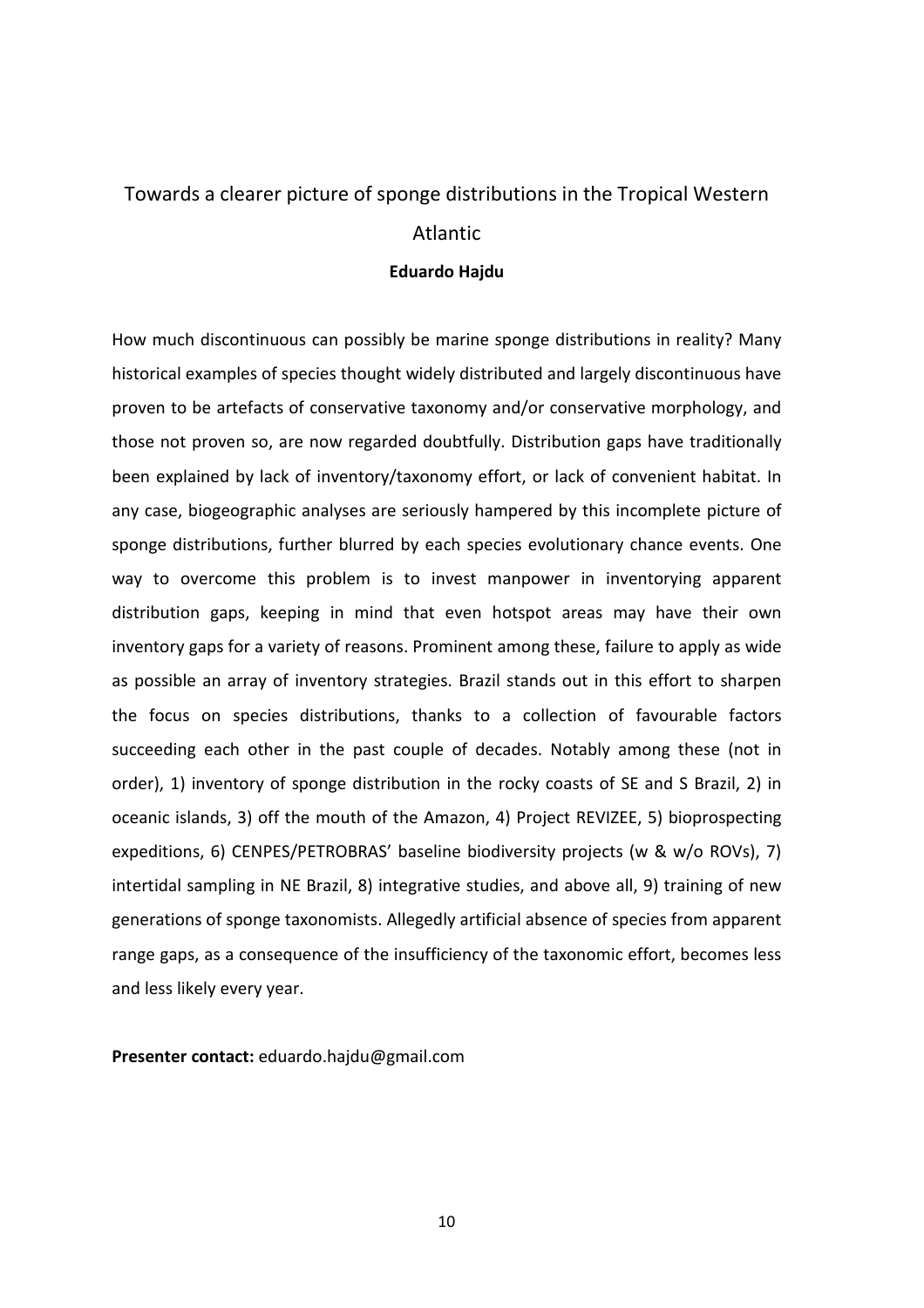#### An overview of South Atlantic deep-sea Astrophorina sponges **Cristiana Castello-Branco** & Eduardo Hajdu

The abundance and richness of records of Astrophorina sponges from the deep North Atlantic are remarkable. Indeed, such is the abundance at places that a series of sponge grounds were delimited in the past few decades. But when it comes to South Atlantic deep-sea Astrophorina, no evidence of sponge grounds has ever been publicized. Despite the fact that only 30 species (deeper than 150 m) are described from the region, a database search for South Atlantic deep-sea Astrophorina deposited at the MNRJ collection suggests that up to 50 species occur in the area. These materials were obtained by the Marion Dufresne (MD–55), REVIZEE, CENPES/PETROBRAS, SA MAR-ECO, and PROERG expeditions. Geodiidae comprised 55%(24spp) of the Astrophorina species from South Atlantic, Ancorinidae 18% (8 spp), Pachastrellidae 11% (5 spp), Calthropellidae7% (3 spp) and 2% for Corallistidae, Theneidae, Thrombiidaeand Vulcanellidae(1 sp each). Most of the records are from the SW Atlantic (36spp), while nine species were recorded from the SE Atlantic, and one from Tristan da Cunha (*Pachastrellaabyssi*).Only three of these species have allegedlyamphi-South Atlantic distributions (*Jaspis johnstoni*, *Pachastrella monilifera* and *Thenea fenestrata*). Three new *Erylus* and three new *Jaspis* have recently been beendescribed from intermediate depths on the Brazilian outer shelf, upper slope and seamounts. New *Calthropella*, *Characella, Geodia*, *Rhabdastrella* and *Stelletta* are under description.

**Presenter contact:** cristianacbranco@gmail.com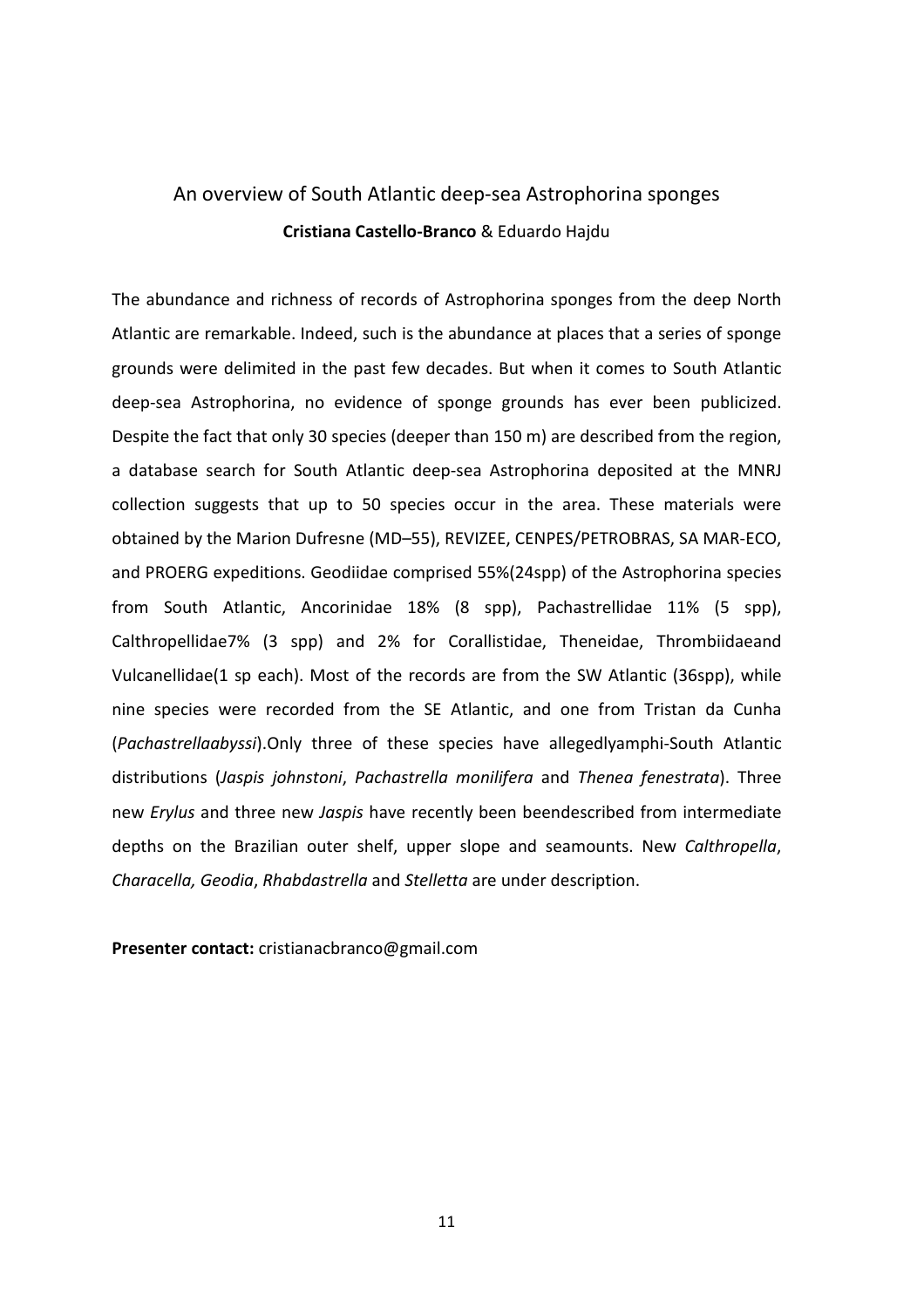#### Taxonomic revision of Brazilian Petrosiidae Van Soest, 1980 (Haplosclerida,

#### Demospongiae, Porifera)

#### **Lívia Rocha & Eduardo Hajdu**

The taxonomic study of Brazilian Petrosiidae samples deposited at Museu Nacional/UFRJ found eight species. *Neopetrosia carbonaria*, first record for the Brazilian coast (Alagoas); *Neopetrosia proxima*, previously known from AP, MA, RN and SE, with new record for BA; *Neopetrosia sulcata*, previously known from RN, with new record for RJ; *Petrosia (Petrosia) weinbergi*, from RN, PE, ES and BA; and *Xestospongia muta*, registered from MA, RN, PE and BA, and now to CE. Three new species were found. *Neopetrosia* sp.nov. (Fernando de Noronha, RN, CE and PA, 4–19.5 m depth), with encrusting to massive habit, subectosomal lacunae obscured by translucent membrane, often reticulated, color white to cream, oxeas 112–167 x 2–5.3 µm. *Petrosia (P.)* sp.nov. I (BA and AL, 5–10 m depth) with massive cavernous habit, white color with or without purple spots, oxeas I, 133–185 x 5–12 μm, oxeas II, 66–106 x 2–12 μm. *Petrosia (P.)*  sp.nov. II (PE, BA, RJ and ES, 15.8–270 m depth.), ramose, palmate or massive habit, color varies from pink tored-wine, and white, brown, yellow or beige, with or without red-wine or lilac spots next to oscula., oxeas I, 102–305 x 4.8–19.4 μm, oxeas II, 39–97 x 4,8–9,7μm. The latter was one of the most abundant sponges in the Central V cruise of REVIZEE Program, and thus, a hitherto remarkable gap in Brazil's inventory of its sponge fauna.In addition, *Xestospongia grayi* is considered a junior synonym of *X. muta*.

**Presenter contact:** liviah\_bio@yahoo.com.br; liviahrocha@yahoo.com.br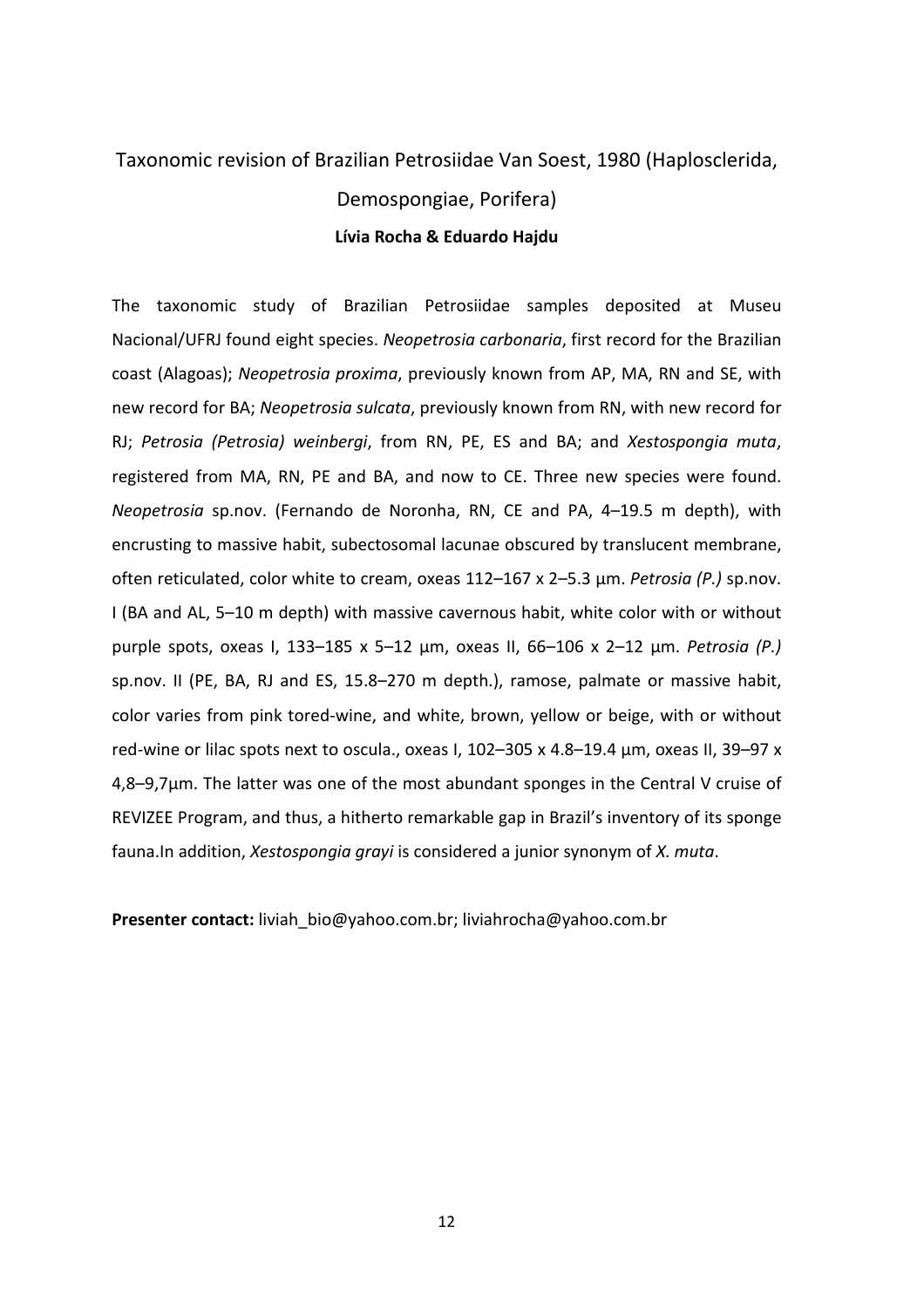#### Taxonomy of Hymedesmiidae (Porifera, Poecilosclerida) from the Brazilian

#### Coast

#### **Sula Salani**, Philippe Willenz & Eduardo Hajdu

Hymedesmiidae comprises five species records for Brazil: four species of *Phorbas* (*P. amaranths, P. capixaba, P. fusifer* and *P. hechteli*) and one of *Hemimycale*(*H. insularis*). In this work 15 species were identified, ten of which are new to science, including the first records of *Acanthancora* for the Brazilian coast. Identification of the material was made through spicules and skeletal characters. The hymedesmioid architecture does not allow the differentiation of genera in the family, while the skeleton of pore fields proved to be aspecific character. Despite the great affinity between the Caribbean and the Brazilian marine biota, this pattern was not found in Hymedesmiidae. Only one speciesoccurred both in Brazil and the Caribbean, *P. amaranthus*. Eight species are from the Tropical Southeast Atlantic province, and eight from the Warm Temperate Southwest Atlantic province. The large number of new species found in this family illustrates the importance of studying incrusting species of Porifera, mostly occurring in cryptic microhabitats (sciophilous). The results highlight the richness of the rocky shores of southeastern Brazil and the potential for new species discoveries.

**Presenter contact:** sulasm@gmail.com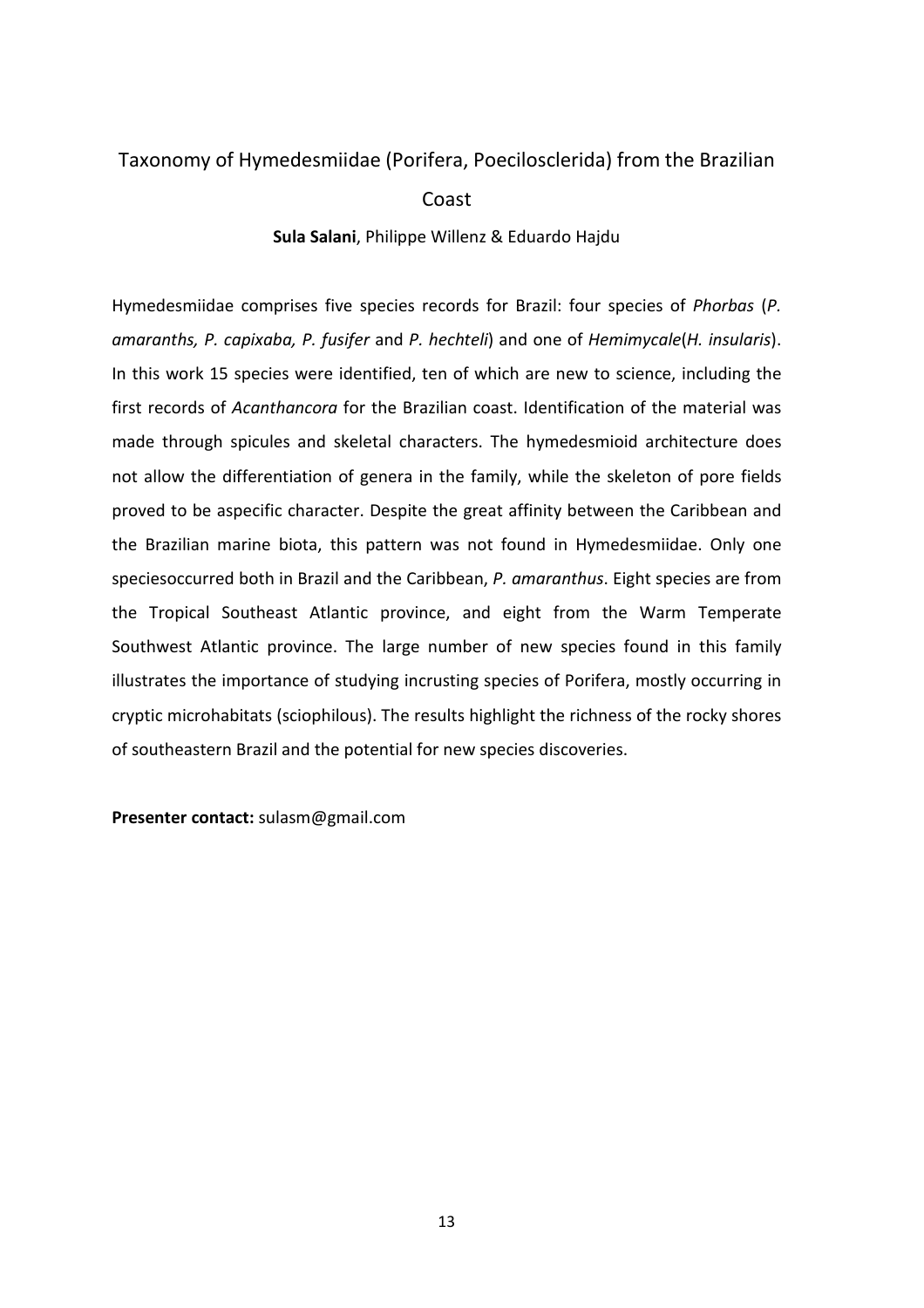### A synopsis of Brazilian Haliclona (Demospongiae: Haplosclerida: Chalinidae) **André Bispo**, Monica Dorigo Correia, João L. Carraro & Eduardo Hajdu

The species of the genus *Haliclona* occurring in the Brazilian coast are revised. Twenty species are recorded or (re)described, 7 of which are new to science: *Haliclona* (*Gellius*) sp. nov., *Haliclona* (*Halichoclona*) sp. nov., *Haliclona* (*Reniera*) sp. nov. 1, *Haliclona* (*Reniera*) sp. nov. 2, *Haliclona* (*Rhizoniera*) sp. nov., *Haliclona* (*Soestella*) sp. nov.1 and *Haliclona* (*Soestella*) sp. nov. 2. We also redescribed the holotypes of *Haliclona* (*Gellius*) *catarinensis*, *Haliclona* (*Rhizoniera*) *lilacea*, *Haliclona* (*Rhizoniera*) *mammillaris*, and *Haliclona* (*Soestella*) *melana*. In addition, we present new records of *Haliclona* (*Halichoclona*) *vansoesti*, *Haliclona* (*Reniera*) *chlorilla*, *Haliclona* (*Reniera*) *implexiformis*, *Haliclona* (*Soestella*) *caerulea*, and *Haliclona* (*Soestella*) *melana*. We present a key to all the shallow-water species of *Haliclona* occurring in the Brazilian coast. The biodiversity and biogeographic affinities of Brazilian *Haliclona* are discussed.

**Presenter contact:** afelipebispo@gmail.com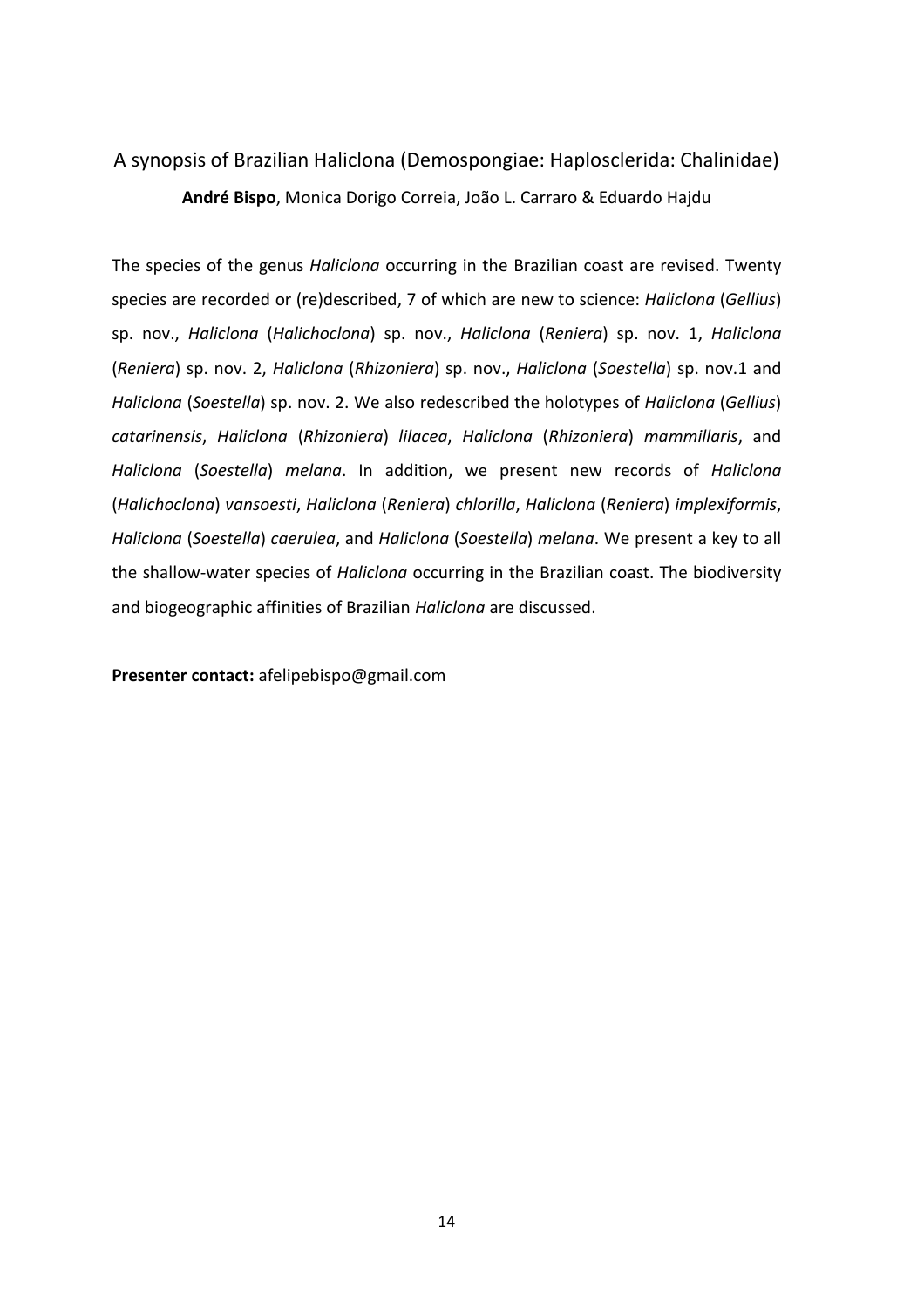### Integrative systematics of Mycale from the Tropical Western Atlantic **Dora Leite**, Thiago de Paula & Eduardo Hajdu

The immitis species-group comprises 18 species within *Mycale* (*Mycale*), characterized by the possession of an anisochela that is markedly curved in profile, and relatively short head, with only about 25–35% of the whole microsclere length. The aim of this study is to describe a new record of this species-group found at Martinique in 2013, whose assignment to this group was already suspected in the field from its surface poregrooves, fluffy consistency, and cavernous habit. Specimens are preserved in 80% ethanol, and were identified based on preparations of dissociated spicules and thick paraffin sections. The largest specimen is encrusting (ca. 1.3 mm thick). The preserved material is compressible, with slightly hispid surface, no visible apertures, and cream color. Choanosomal skeleton with dispersed rosettes of anisochelae I, and mycalostyles in bouquets piercing the ectosome. Megascleres two types of fusiform mycalostyles: I, choanosomal, straight, 436–683 x 9.6–15.2  $\mu$ m; II, ectosomal, curved, 387–605 x 10.1– 18.8 μm). Microscleres are three categories of anisochelae (I, 54 –68 μm; II, 23–32 μm; III, 16–21 μm), two of sigmas (I, 36–48 μm; II, 17–24 μm, N=10), and trichodragmas composed of raphides (50–88 μm). This material is provisionally identified as *Mycale* (*M.*) cf. *alagoana*, distinguishing itself from the northeastern Brazilian species only by the apparent lack of a third category of sigmas. Currently we are assaying the obtainment of molecular markers to verify the cospecificity of Martinique and Brazilian samples.

**Presenter contact:** dorademoura@gmail.com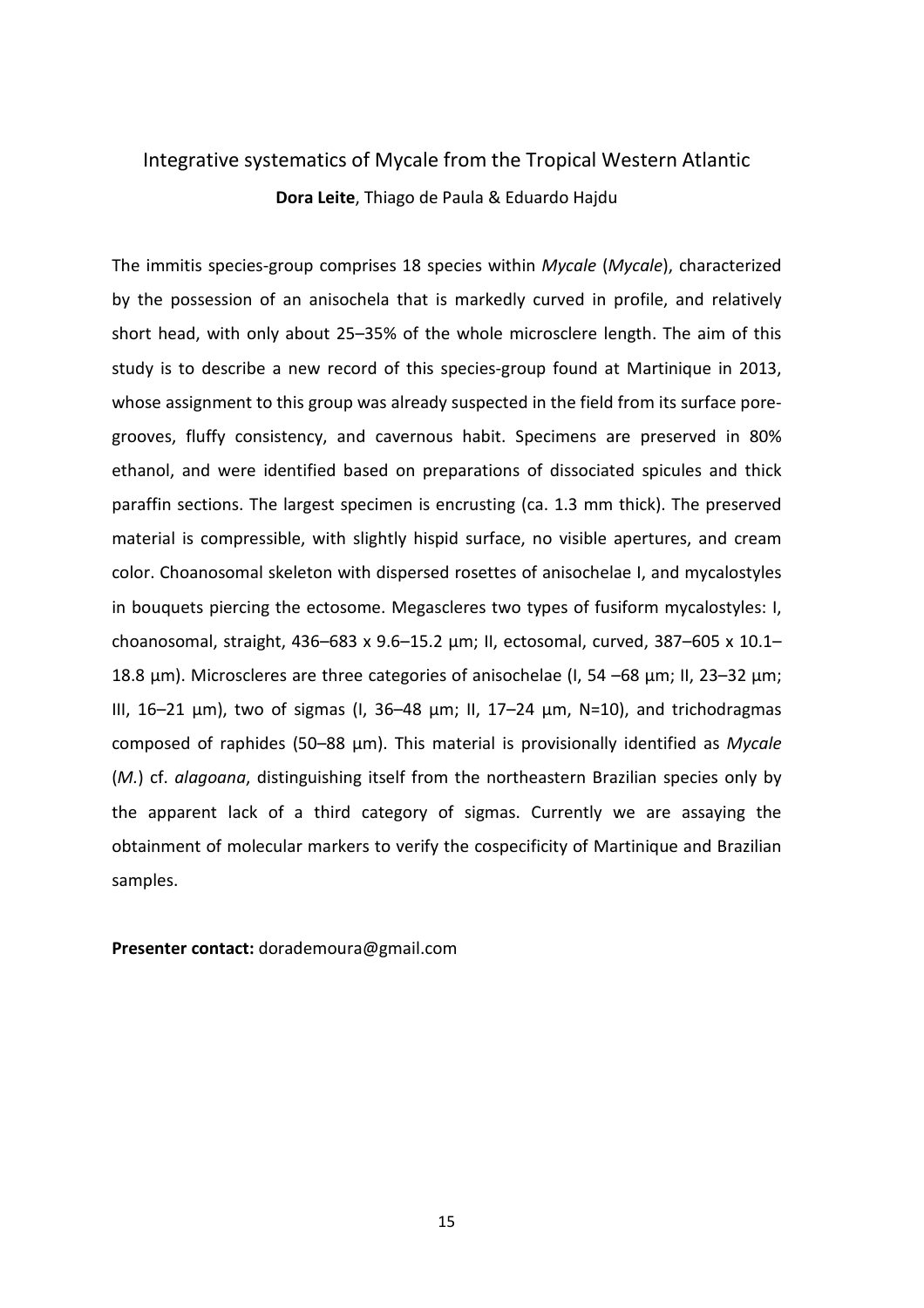#### Sponge bottoms off the Amazon River mouth revisited: filling gaps after 40

#### years

#### **Fernando Moraes**, Camille Leal & Eduardo Hajdu

The Amazon River strongly influences oceanographic processes at the Atlantic Ocean, changing the environmental conditions along yearly and geological periods to build up a powerful biogeographical filter to reef organisms. This unique interface river-ocean creates a complex scenario for marine life. The discovery of the emblematic "sponge bottoms off the mouth of the Amazon river" by Collette & Rützler (1977) enhanced the instigation of scientists for the so postulated biogeographical "Amazon Barrier". This shed light to a puzzling benthic community with unexpected reef species under the river plume. The most recent update on this topic involved a multidisciplinary team that carried out three expeditions on board of R/V Knorr (May 2010), R/V Atlantis (July 2012), and NHoCruzeiro do Sul (September 2014) from French Guiana border to Maranhão State in Brazil, bottom sampling from 23 to 120 m. A total of 90 samples was deposited at the Museu Nacional Porifera Collection – UFRJ, representing more than 61 taxa, and including two new records to Brazil that were previously known to either East Atlantic orCaribbean. At least four sponge species are new to science. The sampling design and the quality/ amount of biological material recoveredhave contributed to a better understanding of the ecological, evolutionary and biogeographical processes in this singular environment. These specimens are also potential sources of new bioactive compounds. More than 1.100 images of field procedures and fresh material have been useful to taxonomy and to worldwide science popularization, creating international conservation awareness on the Amazon reef system.

**Presenter contact:** fmoraes@mn.ufrj.br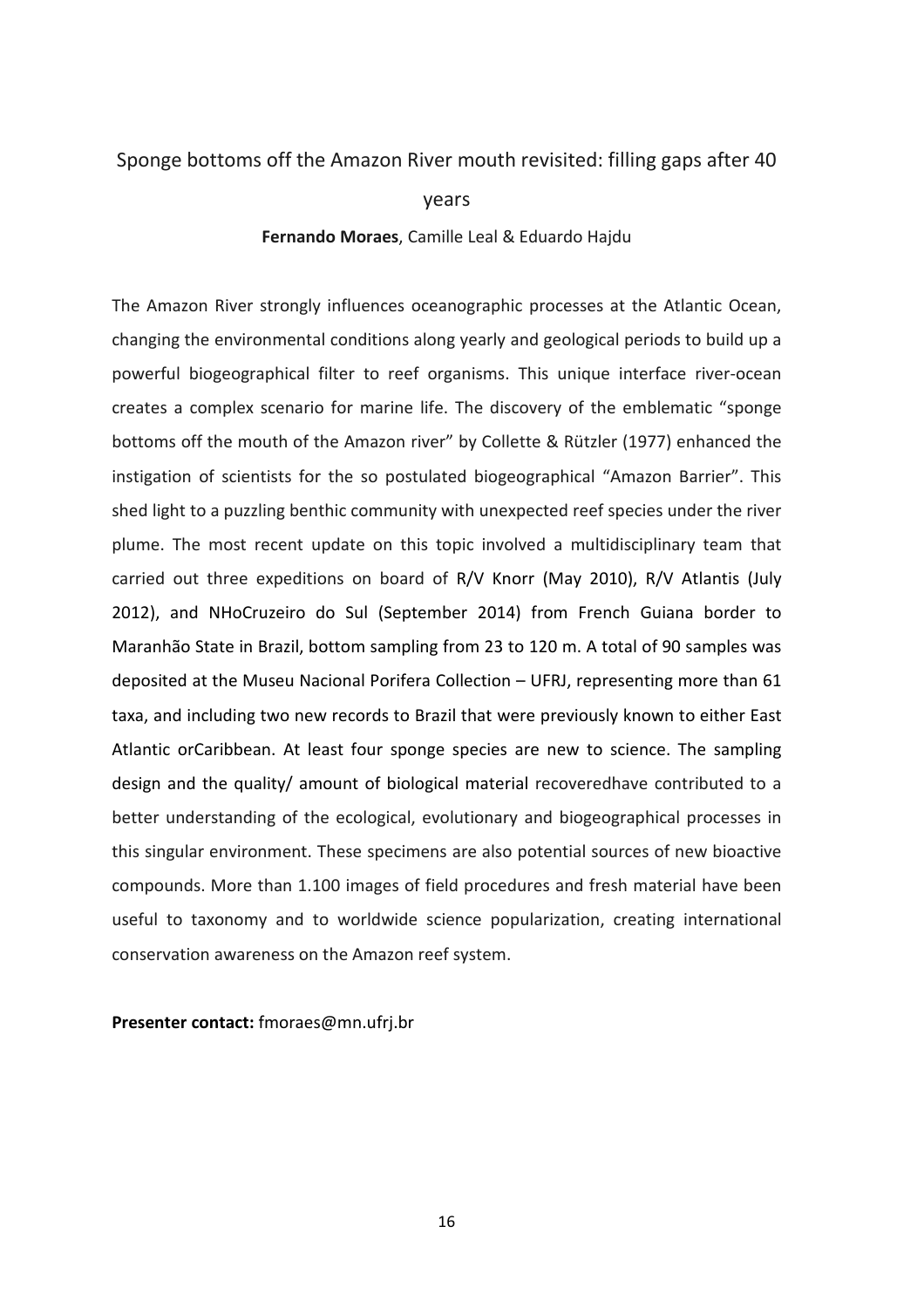#### Calcareous sponges from Bahia

#### **Fernanda F. Cavalcanti**, Cleslei Chagas Souza, Bruna Bahiana & Francine Brandão

Bahia is located in northeastern Brazil and it has the longest coastline among the Brazilian states. Most of our current knowledge on Bahian sponges comes from studies focusing on Demospongiae, and only few species of Calcarea are known. The first records of calcareous sponges to Bahia were made at the end of the  $19<sup>th</sup>$  century, followed by an isolated publication at the 1940's decade. After that, important contributions were provided by professors Solange Peixinho and Radovan Borojevic in 1976, but Calcarea from Bahia remained forgotten for a long period of time, reappearing in the literature only in the last years. Currently, 13 species are recorded, suggesting that a greater taxonomic effort is needed. Recently, our research group was created, and exciting results started to flourish. Our preliminary results revealed the occurrence of *Leucandra serrata* and *Vosmaeropsis recruta*; the former had a large lacuna in its distribution and the latter species was endemic to Rio de Janeiro. *Sycon*, *Leucilla, Clathrina* and *Borojevia* are abundant, although these last calcinean genera had never been recorded to Bahia. Finally, a species of *Heteropia* has been found in marinas, with a suspicion of being an introduced species. Thus, the diversity of Calcarea in Bahia appears to be high, as expected before, and the number of species described to this region will probably duplicate in the next two years. An interesting diversity is being revealed, stimulating undergraduate and graduate students, and helping to fill the lacuna we still have on the knowledge of this fascinating sponges.

**Presenter contact:** fernanda.cavalcanti@ufba.br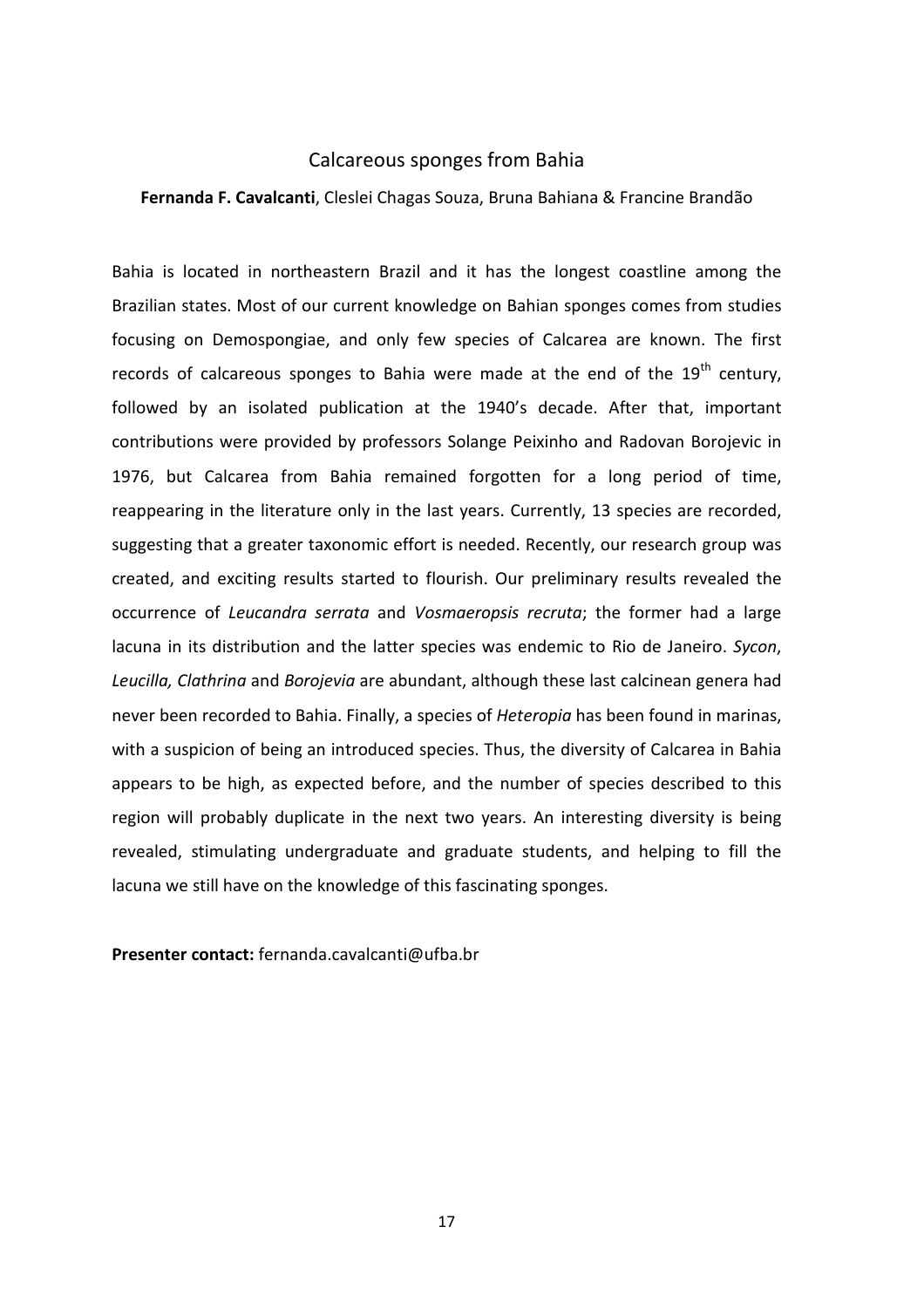## Biodiversity and structural dynamic of marine sponges assemblages of Ilha Grande and environs, Rio de Janeiro, Brazil

**Humberto Fortunato**, Thiago de Paula, Eduardo Esteves, Guilherme Muricy, Gisele Lôbo-Hajdu

Marine sponges are essential components of marine benthic habitats and its distribution and abundance can be influenced by several biotic and abiotic factors. In the present study, we describe for the first time the community structure of sponges from Ilha Grande Bay (IGB), a hotspot of marine biodiversity in southwestern Brazil. Sponge communities were evaluated by photo-quadrats at six sites, evenly distributed between sides facing oceanic waters and inner bay (hydrodynamics), in rocky and sandy substrates (type of substrate). A total of 2941 individuals of marine sponges comprising 46 OTUs were registered, and 17 species are new records for IGB. *Tedania ignis*, *Scopalina ruetzleri* and *Iotrochota arenosa* composed 48.49% of the sponge community, as shown by SIMPER analysis. Statistical differences for the traditional ecological descriptors (abundance, richness, diversity and evenness) were found by ANOVA, for both abundance and coverage area. Moreover, multivariate analysis indicated type of substrate as first structuring factor followed by hydrodynamics for the sponge assemblage at Ilha Grande Bay.

**Presenter contact:** hfmfortunato@gmail.com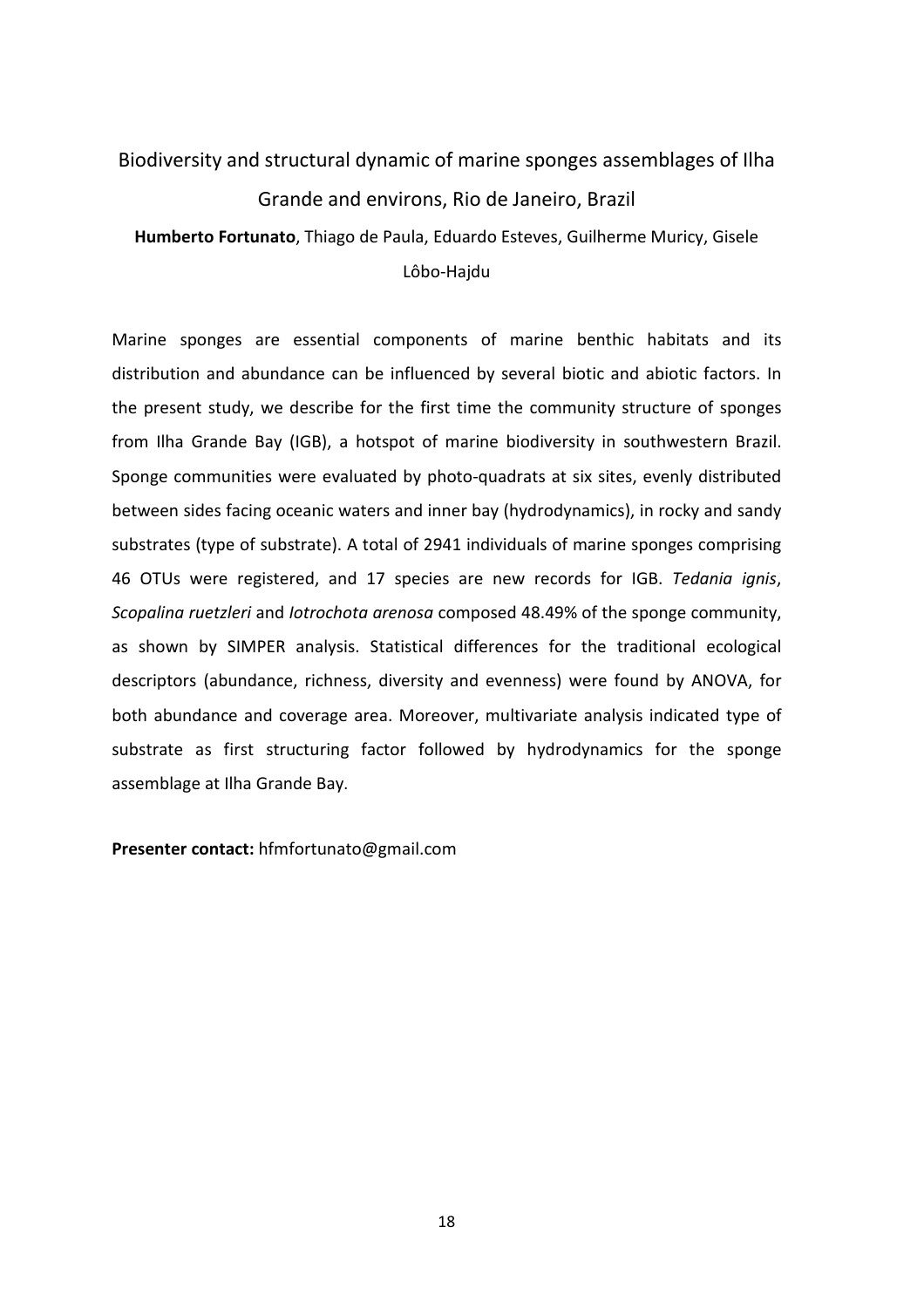### How much marine sponge bioinvasion is there in Brazilian SE? **Thiago de Paula**

Marine bioinvasions are responsible for transforming several habitats worldwide by displacing native species, changing both structure and functioning of ecosystems, impacting seafood natural populations, and fouling ships, platforms, and intake pipes. The significance of marine sponges' bioinvasions is still unclear. The lack of sponge species among reports and monitoring surveys of invasive species in benthic environments is prevalent. It is the taxonomists' job to provide clear, accurate guides to non-specialists in order to improve field identifications and monitoring practices. Three studies conducted by our research group suggest the introduction of alien species to the coast of Rio de Janeiro, Brazil. Although preliminary, these findings are suitable to discuss the prevalence of bioinvasions among marine sponges. Efforts in this matter are still inferior to the global challenges brought by other animal groups. In short, these putatively introduced species found by our research group along the coast of Rio de Janeiro should increase the scientific community's awareness about bioinvasions of marine sponge species along the Brazilian coast. It is for the best that reports and distribution ranges of sponge species raising 'red flags' (i.e., species poorly known, widely distributed, hugely plastic, etc) are reevaluated, ideally by molecular data, in order to improve and/or propose conservation policies. Finally, this is a plea to the international sponge research community to promote, stimulate, and conduct collaborative studies to generate molecular data for marine sponge topotypes (i.e., specimens from type-localities), in order to begin the difficult task of tracking native and invasive species worldwide.

**Presenter contact:** depaula\_ts@uerj.br, depaula\_ts@hotmail.com, depaula.thiagosilva@gmail.com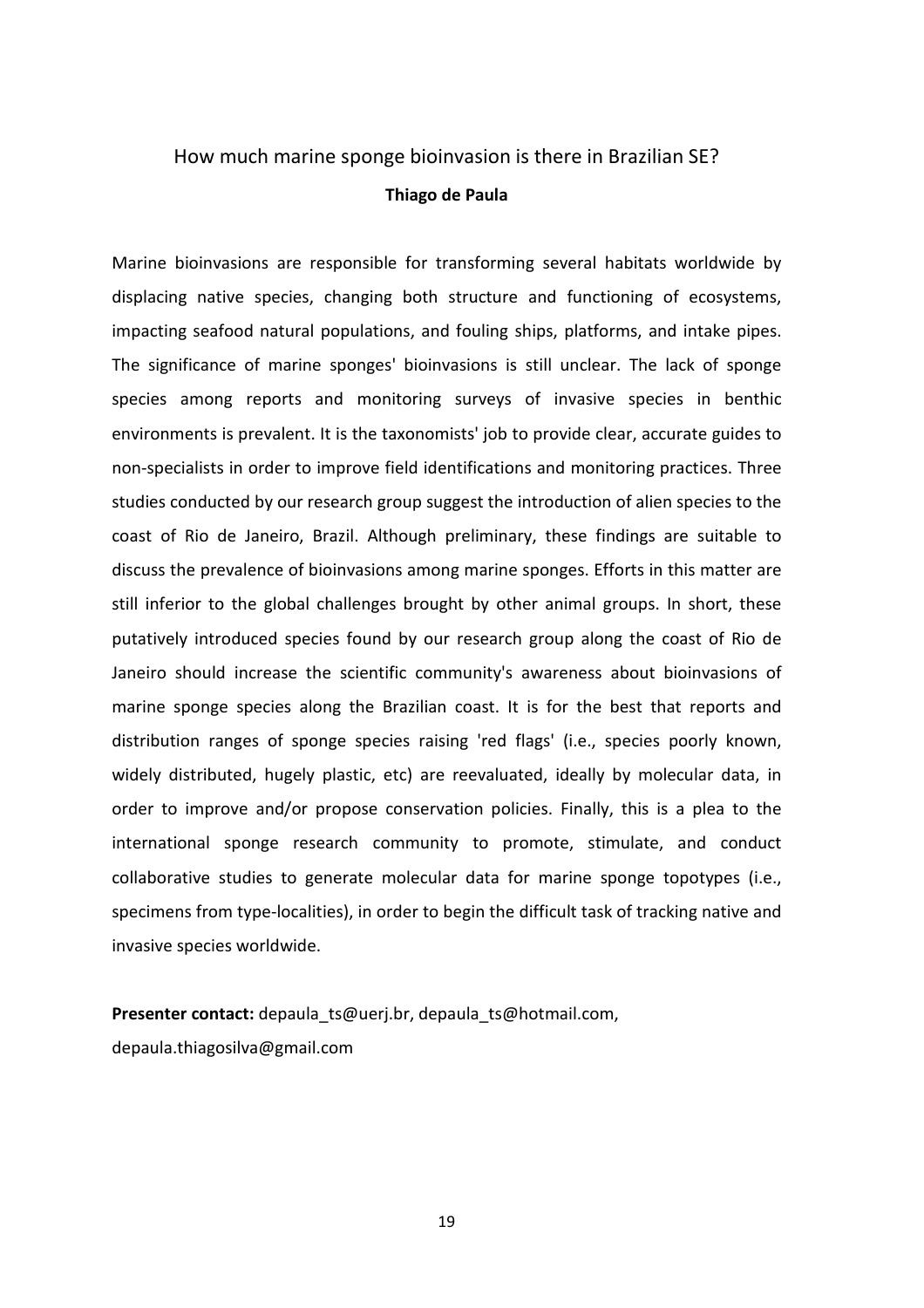## Phylogeography and population demography of Calcareous sponges within the Tropical Western Atlantic: *Leucetta floridana* and *Clathrina* sp. nov. **Báslavi Cóndor-Luján**, Jaaziel García-Hernández, Nikolaos Schizas, Thierry Pérez & Michelle Klautau

Sponges have short-time planktonic larvae which constrain their dispersion and consequently, restrict their geographic distribution. However, some calcareous species as *Leucetta floridana* and *Clathrina lutea* are widespread within the Tropical Western Atlantic (TWA). In order to elucidate the historical processes that originated the current distribution of these species, phylogeographic and demographic analyses based on ITS sequences were performed. A total of 162 *L*. *floridana* and 141 *Clathrina* sp. nov. from different localities (Florida, Puerto Rico, Lesser Antilles, Panama, Colombia, Curazao and Brazil) were studied. Genetic variation was assessed through sequence-type and nucleotidic diversity indexes. A rooted phylogeny and a MJ network were constructed to explore the genealogical relationships among the individuals. To determine the population structure, pairwise  $F_{ST}$  comparisons and AMOVA were performed. Neutrality tests, mismatch distribution and Bayesian skyline plots were conducted to infer demography patterns. The phylogenetic trees as well as the networks showed high structured lineages within both species: one lineage widespread in the TWA and at least, another one restricted to Caribbean localities. These results are consistent with the obtained values for  $F_{ST}$  and AMOVA and they evidenced (1) a panmitic population maintaining connectivity despite the geographical distance and the outflow of freshwater and sediments from the Amazon and Orinoco Rivers and (2) the presence of barriers constraining gene flow within the Caribbean Sea. Demography analyses indicated an event of population expansion in the Caribbean Sea during the late Pleistocene (25 kya) for *Leucetta floridana* which could be related to the changing conditions during that time.

#### **Presenter contact:** baslavic@gmail.com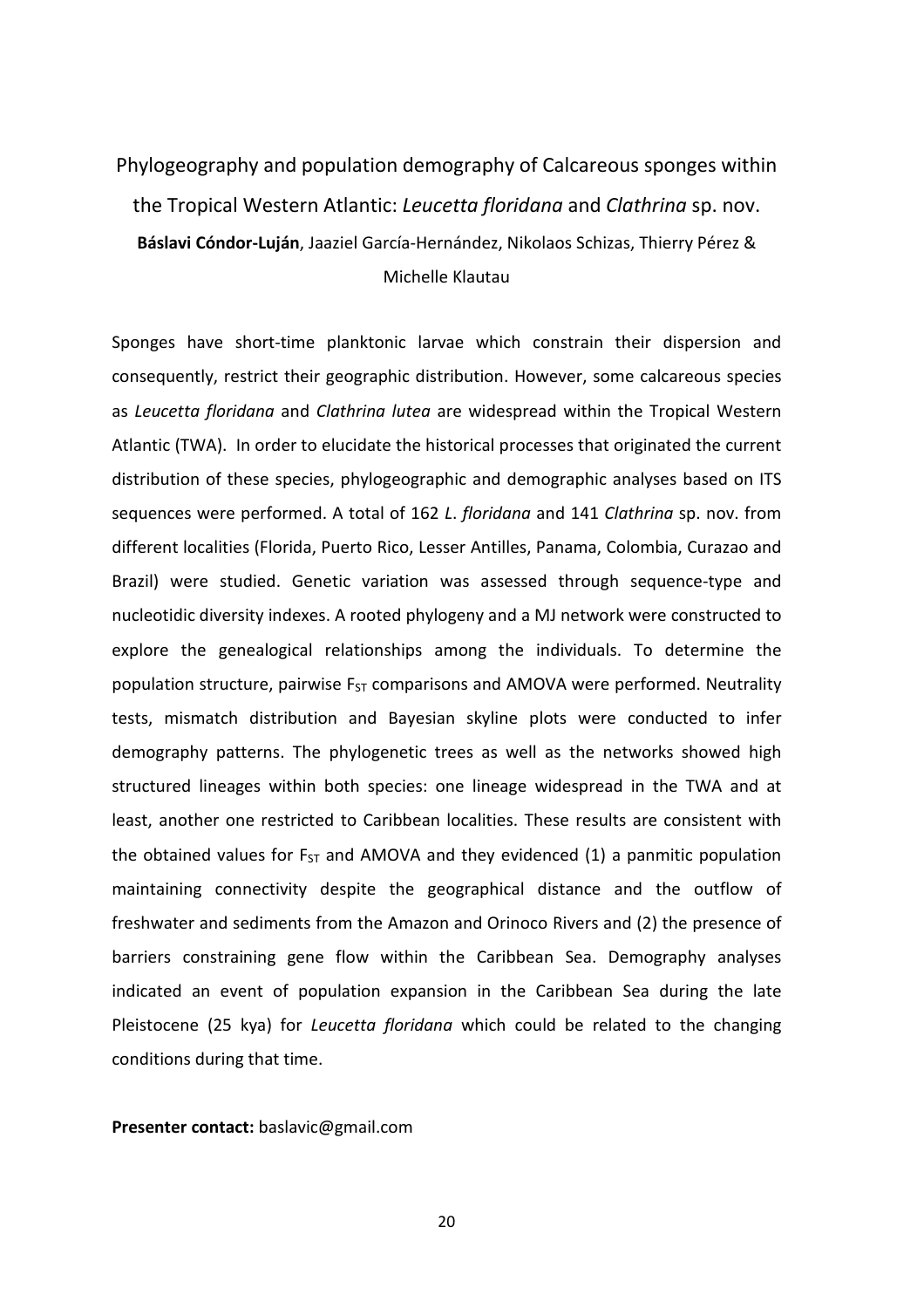## Population structure of *Clathrina aurea* (Porifera, Calcarea) in the Southwestern Atlantic.

#### **André Padua**, Haydée Cunha & Michelle Klautau

*Clathrina aurea* is a calcareous sponge with wide distribution along the Brazilian coast. In the present work we compared morphology and genetic population structure among localities in Southwestern Atlantic (Southeastern Brazil), using a classic morphological approach and specific microsatellite *loci*. The external morphology was conservative, but spicule measurements were variable within and among populations. Excess of homozygotes were observed in two of the seven *loci* used, suggesting the presence of null alleles. Hence, for comparison, molecular analyses were conducted using sets of seven and five *loci*, both recovering similar results. F<sub>ST</sub> indicated a strong structure of all localities/populations. On the other hand, other two different clustering analyses using Bayesian inference generated different results and pointed to three structured clusters: two in the Southeastern and one in the Southern portions of the Brazilian coast. The high genetic diversity, non-significant inbreeding coefficients, as the supposed distances and time of dispersion between localities can be considered surprising, once larvae were never observed and reproductive elements were rare in this species. Isolation by distance, a stepping-stones model and the influence of coastal currents and the marine landscape are discussed as possible explanations for the observed results.

**First author contact:** andreqpadua@gmail.com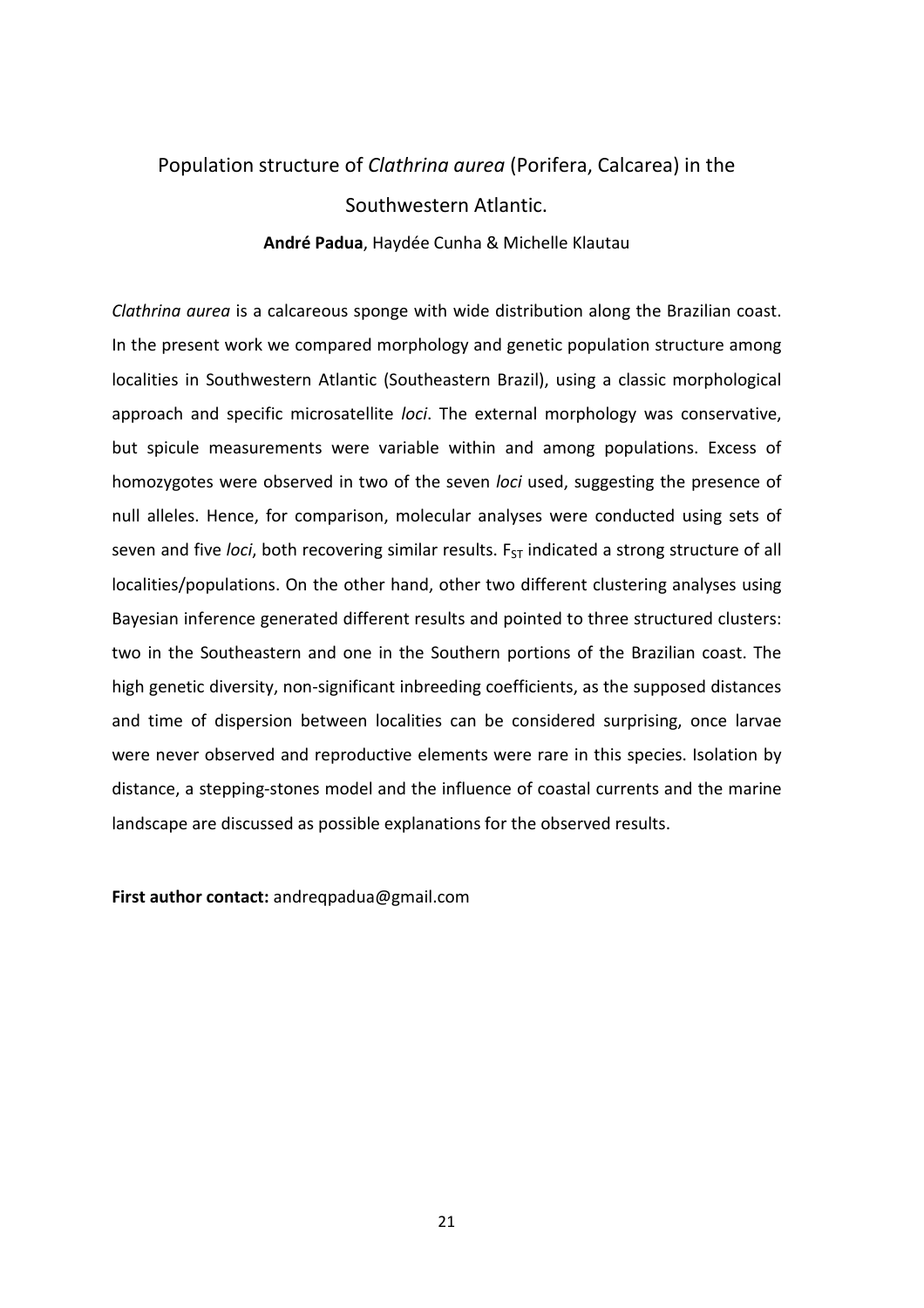## Past and present scenario of the sponge *Clathrina aurea* (Porifera, Calcarea): connectivity of Brazilian and Caribbean populations **Pedro Leocorny**, Báslavi Cóndor-Luján, Thierry Pérez & Michelle Klautau

Sponges are the principal components of coral reefs in the Caribbean. Although currents are hypothesized to maintain a homogenous sponge community composition at the region, recent works have been showing high genetic structure related to these animals' low dispersal capability. To understand the level of connectivity between populations is extremely important not only to comprehend the dynamics of Caribbean reefs, but also to delimit populations and identify genetic clusters, contributing to politics of conservation and management. *Clathrina aurea* Solé-Cava, Klautau, Boury-Esnault, Borojevic & Thorpe, 1991is a yellow, tiny calcareous sponge widely distributed along the Brazilian coast and recent surveys also found the species in the Lesser Antilles. Its presence in Brazil and Caribbean brings the species as an excellent model organism to evaluate its capacity to maintain genetic flow across wide distances. Using genetic markers with different mutation rates, we are able to draw a past and present scenario of the species'genetic history along the region and also to assess how the Amazon river have shapedthe connectivity between these two populations.

**Presenter contact:** pedro.leocorny@gmail.com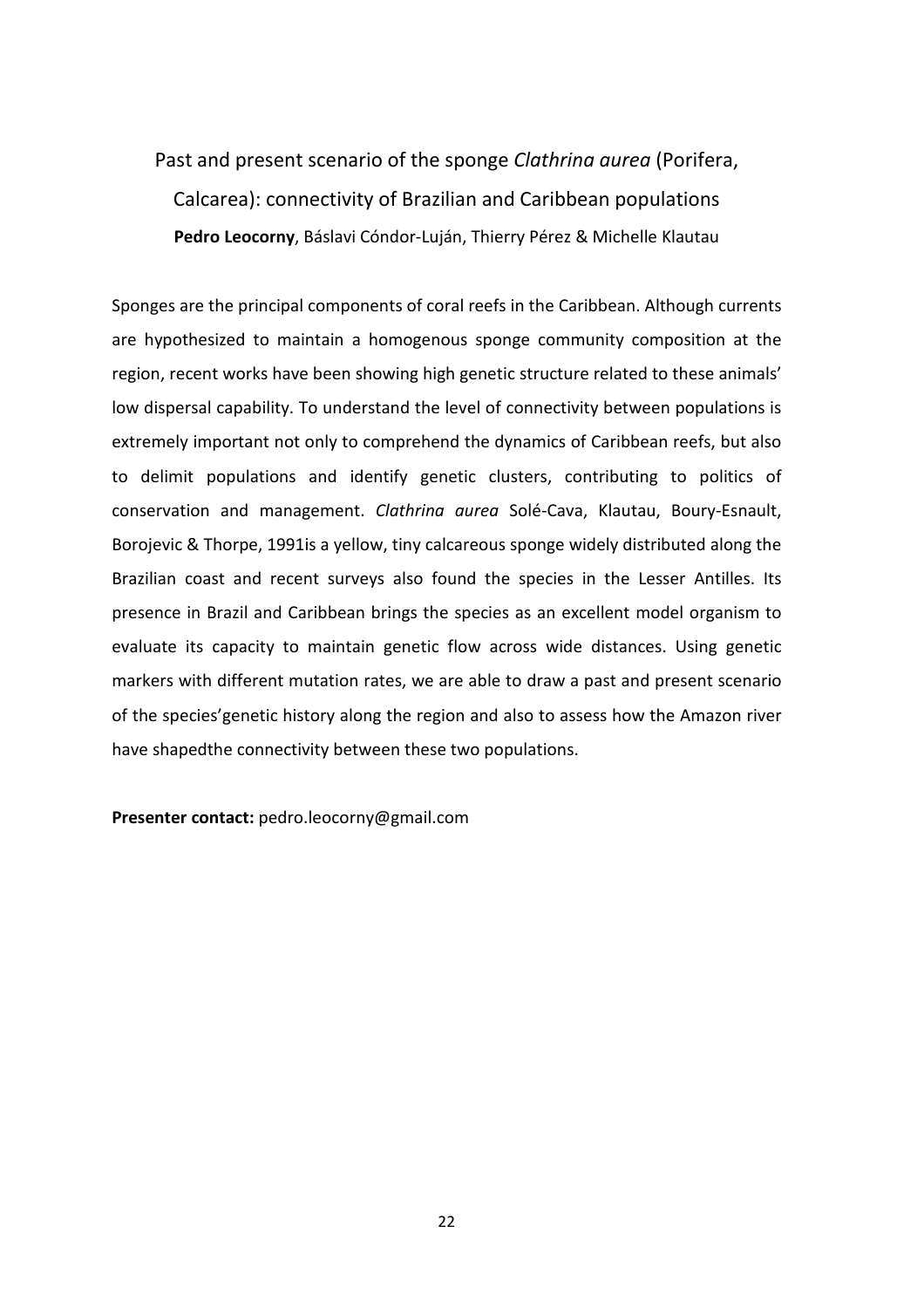## Is there *Chondrosia reniformis* in the Western Atlantic?

#### **Carla Zilberberg**, Cristiano Lazoski, Antônio M. Solé-Cava & Nicole Boury-Esnault

Classical sponge taxonomy was traditionally based on skeletal characters. Yet, for species with few or no spicules, the identification was challenging and, therefore, many species were described as cosmopolitan. However, with the advance of molecular studies it was found that several of those supposedly cosmopolitan species were, in fact, cryptic species. *Chondrosia reniformis* Nardo, 1847 was one of those allegedly cosmopolitan species occurring in the Mediterranean, the Atlantic Ocean and the Indo-Pacific. Previous allozyme study identified only one species of *Chondrosia* along the Southwestern Atlantic (from Bermuda to Brazil), which is genetically different from the Mediterranean *C. reniformis*. In the present study the Follmer region of the COI mtDNA was used to validate the allozyme's findings. Additionally, specimens identified as *C. collectrix* (Schmidt, 1870) (deposited at the MNRJ) were also included. The results of the phylogenetic analyses confirmed the nuclear markers findings, demonstrating the presence of a cryptic species of *C. reniformis* in the Atlantic. Furthermore, specimens identified as *C. collectrix* from the Atlantic grouped with *Chondrosia* sp. Morphological analysis of cortex thickness also differentiated *C. reniformis* (1.30 + 0.06mm) from both *Chondrosia* sp. (0.44 + 0.02mm) and the specimens identified as *C. collectrix* (0.41 + 0.05mm), with the latter two having similar cortex dimensions. This study validates the presence of a new species of *Chondrosia* along the Southwestern Atlantic, which is different from the Mediterranean *C. reniformis*. Additionally, it demonstrates that specimens identified as *C. collectrix* belong to this new cryptic species (*Chondrosia* sp.). The description of *Chondrosia* sp. with morphological and cytological characters is urgently needed.

**Presenter contact:** carla.zilberberg@gmail.com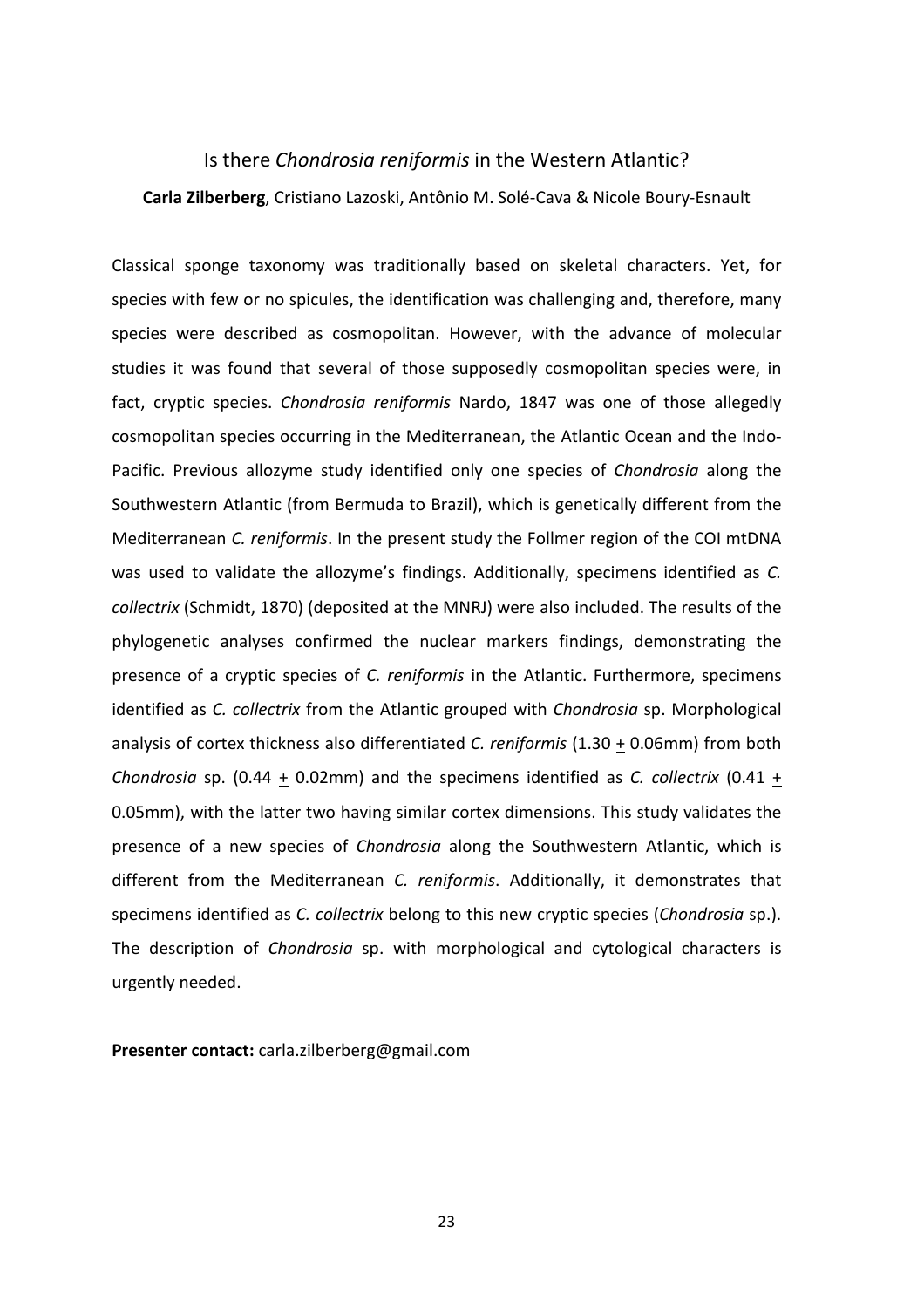### Morphological and molecular taxonomy of marine sponges from Rio de Janeiro State

**Eduardo Leal Esteves**, Gisele Lôbo-Hajdu, Thiago de Paula & Rodolpho Albano

The Rio de Janeiro state is one of the richest localities for marine sponges in Brazil and may represent the southern limit of distribution for many Tropical Western Atlantic endemics. Indeed, the distribution of many species previously known as Tropical Atlantic endemics has been expanded southwards with the increase of taxonomic samplings in the south/southeastern coast of Brazil. With the purpose to fill this gap, we are doing a taxonomic inventory and developing a regional collection of marine sponges from central/southern islands off Southeast Brazil. Specimens were collected by SCUBA dive to a depth of about 12 meters from 2010 to 2016 in 12 localities at Ilha Grande Bay and Maricás Archipelago. Vouchers of some specimens were selected for molecular systematic. Almost 500 specimens have been collected and deposited at the Porifera collection of Rio de Janeiro State University (UERJPOR). Sequences of COI and 18S rRNA were generated from 30 specimens belonging to 21 species of Demospongiae and Calcarea. Aproximately 50 species belonging to Demospongiae and Calcarea have been identified from Ilha Grande Bay and Maricás Archipelago; some of them are new records to Southeast Brazil or new to science. Our preliminary results suggest that the biodiversity of marine sponges from Rio de Janeiro state has been underestimated. Indeed, many sponge species recorded in the present study from central/southern islands off Rio de Janeiro may actually present a disjunct distribution between the Caribbean and the southeast Brazil or may actually comprise complex of species to be unrevealed.

**Presenter contact:** edlealesteves@yahoo.com.br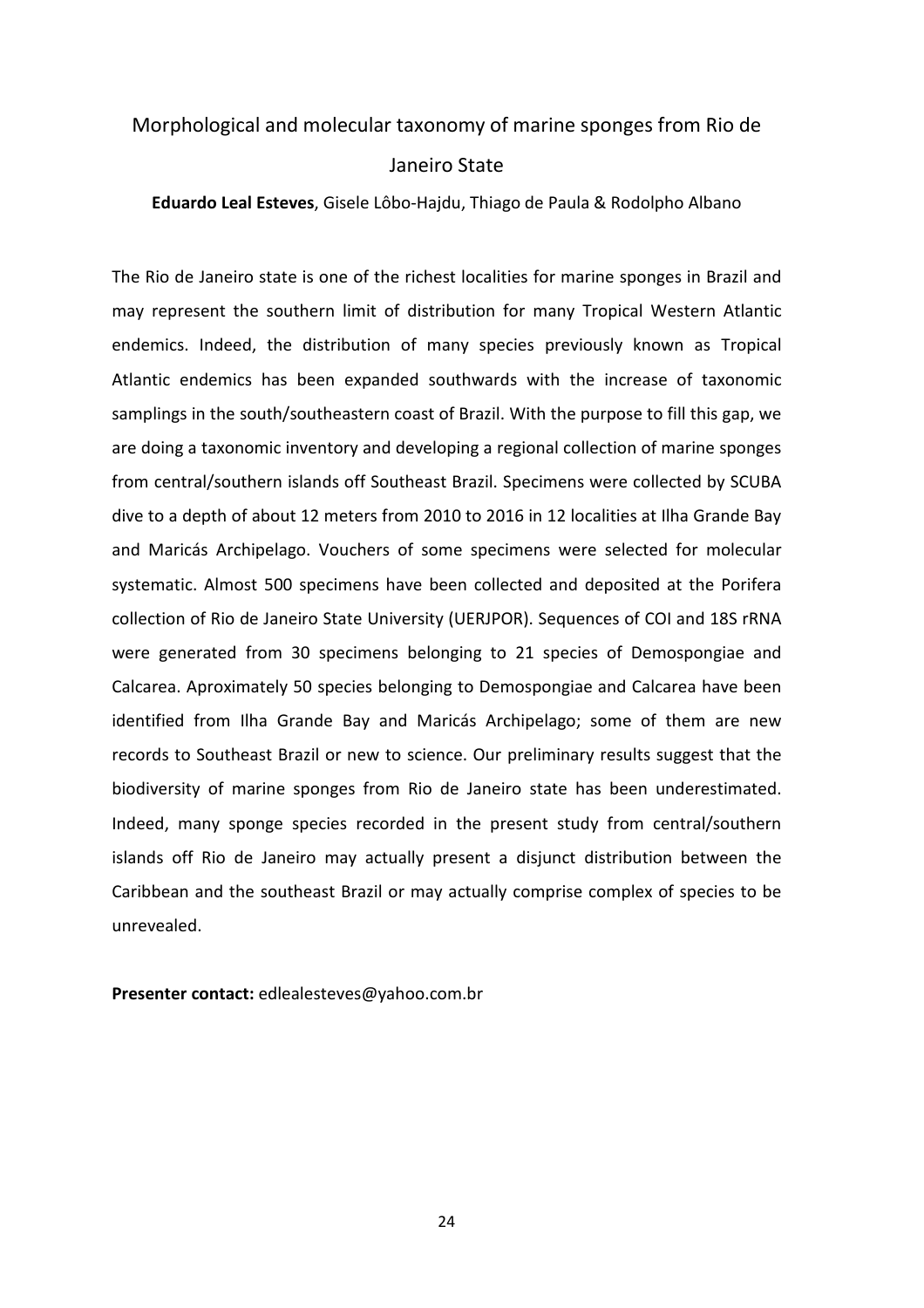## Biodiversity and phylogeography of *Chondrilla* along a N-S gradient in the Tropical Western Atlantic: an integrative approach **Nicole Boury-Esnault**, Alexander Ereskovsky, Cristiano Lazoski, Marinella Laport,

Cristiane Hardoim, Antônio Mateo Solé-Cava & Carla Zilberberg

The biodiversity of *Chondrilla* species along a N-S gradient in the Tropical Western Atlantic was studied and included new samples collected during the recent Pacotilles survey in the Eastern Caribbean, in addition to samples from Florida, Belize, Bahamas and localities along the Brazilian coast that were collected during previous works (Klautau et al 1999; Zilberberg 2006). The type species of *Chondrilla nucula* from the Mediterranean Sea was included and *Chondrilla australiensis* was added as outgroup in the phylogenetic analyses. To be able to detect the number of OTUs present in the samples, the Follmer region of the COI mtDNA, the spacer between COII and ATP6 mtDNA and the region encompassing the ITS1, 5.8S and ITS2 rDNA were used. For the phylogenetic analyses, the COI mtDNA had the best resolution, so this region was chosen for the haplotype network analysis. The phylogenetic and phylogeographic analyses demonstrate that in the Tropical Western Atlantic there are four species of *Chondrilla*, which are genetically different from *C. nucula*. A cytological study was done to compare the cytology of the Mediterranean *Chondrilla nucula* with samples from Eastern Caribbean, as well as the Brazilian coast (Cabo Frio). The cells with inclusions are particularly abundant. The morphology of the spherulous cells is typical of the genus *Chondrilla*. Granular cells of different types allow the discrimination between the Mediterranean and the Tropical Western Atlantic species. A type of symbiotic coccoid cyanobacteria seems to be characteristic of *Chondrilla* from the Western Tropical Atlantic. The cytological work needs to be completed with samples from NE Brazil/Trindade Island and from Florida/Belize.

**Presenter contact:** nicole.boury-esnault@orange.fr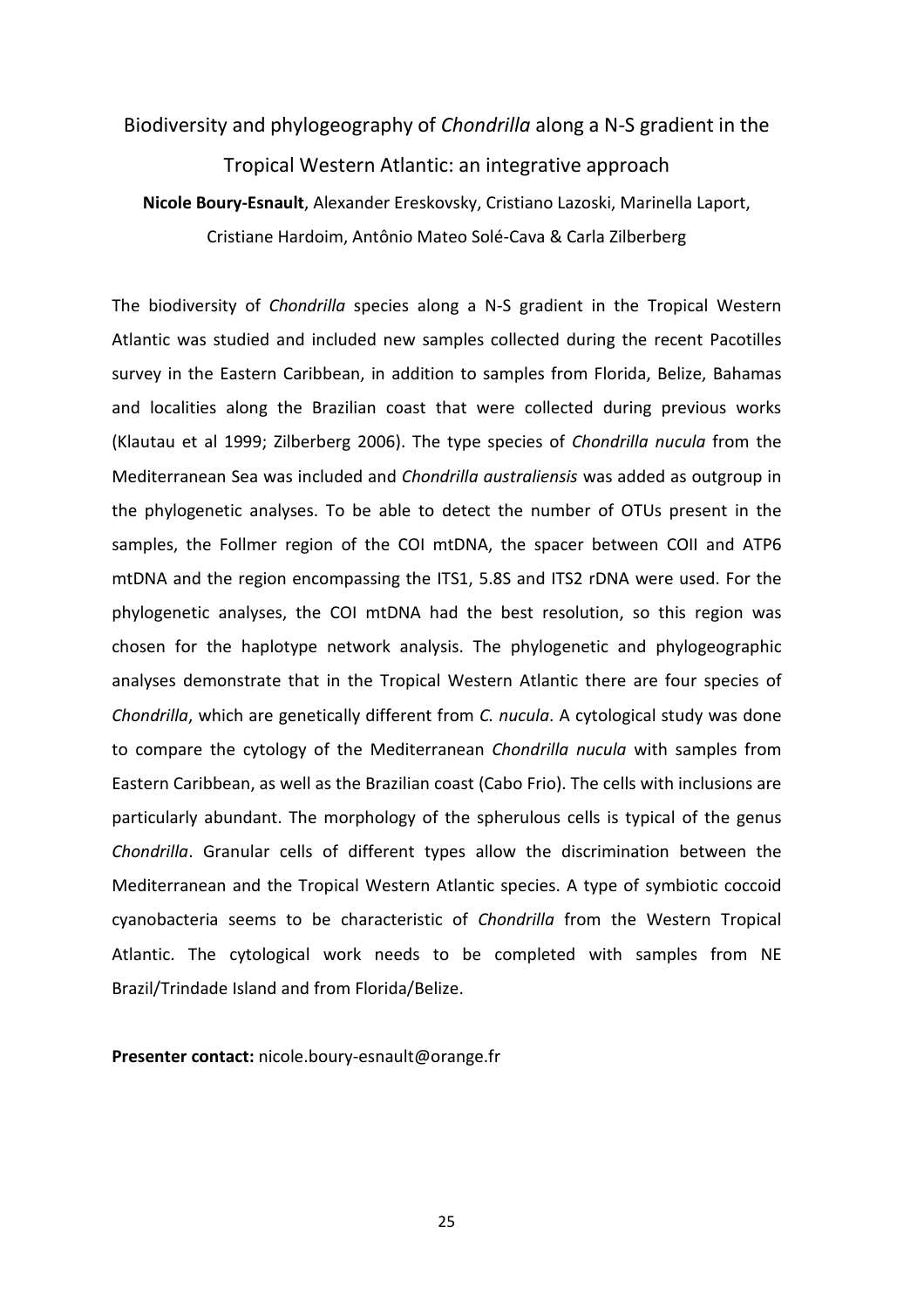### Two new *Arenosclera*-like species from Amazon reefs whose 28S do not cluster with the type species of the genus **Camille V. Leal**, Fernando C. Moraes, Adriana Fróes, Ana Carolina Soares, Fabiano

Thompson & Eduardo Hajdu.

*Arenosclera* has six accepted species in the IndoPacific (4), Red Sea (1) Brazil (1). The rich chemistry presented by the Brazilian species caught our attention about relationships among these species and inspired performing a phylogeny to verify if *Arenosclera* is monophyletic. Three specimens were dredged from Amazon reefs. Morphological taxonomy was made following Hajdu et al. (2011). Molecular analyses were done using the 28S marker, recovered from metagenomics results after blasting for 28S probes in Genbank. The latter was also source for additional 28S sequences to build a tree from. The alignment was undertaken with MAFFT 7 and the Maximum likelihood phylogeny with MEGA 7. The Amazon species feature delicate oxeas and sand in the fibers, with soft consistency and beige color. Differences between both species are the structure of the skeleton and morphology of the oxeas. Except by its arborescent habit, these species are very similar to other *Arenosclera* spp. But the phylogeny shows that not only Amazon reef species, as well as *Arenosclera brasiliensis*  do not form a monophyletic group with *Arenosclera heroni*, type species of the genus. Brazilian species appear in a different clade, suggesting that these species represent a new genus. The confused systematics of the Haplosclerida hinders the objective classification of this new clade into the Haplosclerida. More studies using other Haplosclerida are necessary to better define this group.

**Presenter contact:** camille.victoria@gmail.com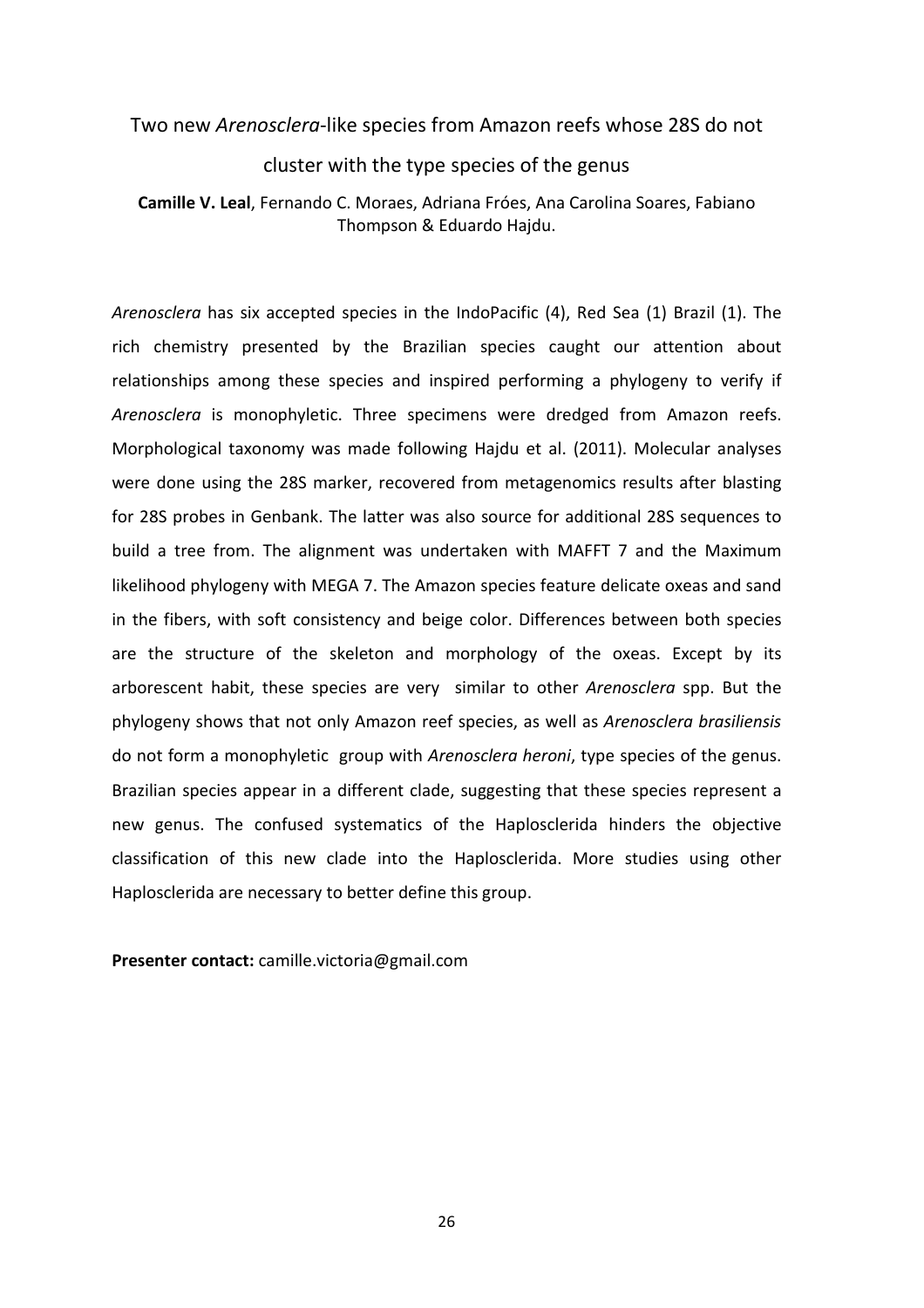## Sponge diversity of the French Mediterranean Sea, with a focus on semi-

#### dark cave-dwelling species

**Marie Grenier**, Thierry Pérez, César Ruiz, Maïa Fourt, Maude Dubois, Mathieu Santonja, Jean Vacelet, Nicole Boury-Esnault & Michelle Klautau

Mediterranean sponges represent about 10% of the world sponge biodiversity, these sessile organisms dominating in terms of diversity and biomass most of the rocky bottoms shaded from light. After 60 years of intense study of the sponge diversity along the French coast, we present the first comprehensive reference list for this biogeographic area. A total of 386 sponge species are recorded, and 222 of them being known off the Marseille region. In this area, a particular attention was paid to species which are common at the entrance of submarine caves. Within this semi-dark community, an easy and rapid assessment method was developed with a selection of 65 representative species. This method, based on data acquisition with photoquadrats and their processing using a DataBase built with ACCESS, has been deployed in 13 studied sites. The dominance of certain species in the sponge assemblages is obvious, *Oscarella tuberculata*, *Dendroxea lenis*, *Agelas oroides*, *Crella pulvinar* and *Dysidea* sp. being the most common species. This study may thus representan useful contribution for marine environment managers who might apply this rapid and easy assessment method in the framework of several EU Directives and international conventions.

**Presenter contact:** marie.grenier@imbe.fr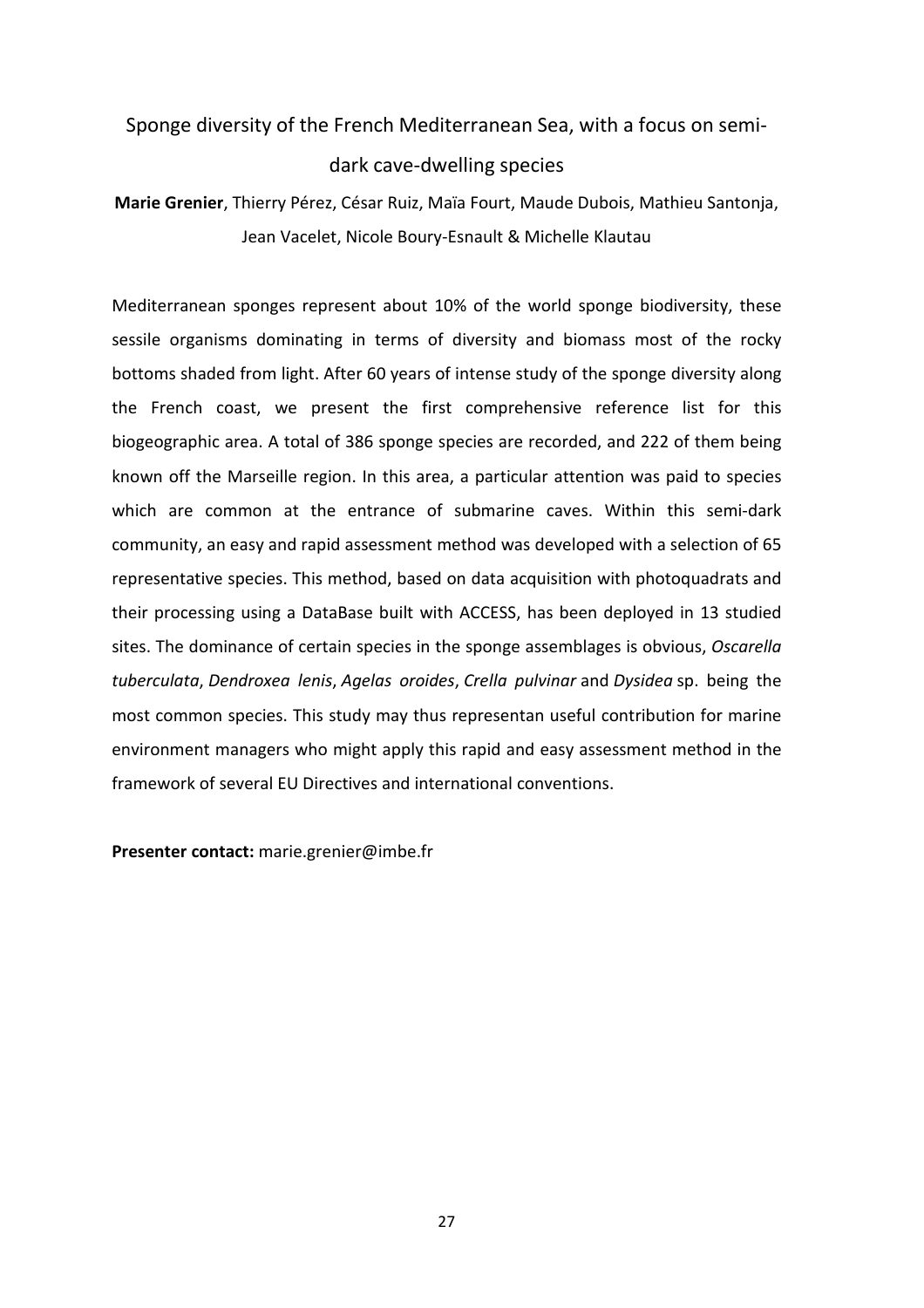## New records of the hypercalcified sponge *Plectroninia* (Calcarea, Minchinellidae) in the Recent deep ocean **Jean Vacelet**, Benjamin James & Helmut Zibrowius

Numerous small specimens of hypercalcified sponges of the genus *Plectroninia* (Jurassic to Recent) are recorded from deep littoral zone and mostly from bathyal depth from six different biogeographic Realms. The specimens were reduced to skeleton of linked calcareous tetractines attached on diverse hard substrata, mostly scleractinian skeleton, with incomplete free spicule complement and could not be identified at the species level. These observations show that *Plectroninia* spp. have a wide distribution on the hard substrata in the Recent bathyal zone, where they could represent the most abundant calcareous sponge.

**Presenter contact:** jean.vacelet@imbe.fr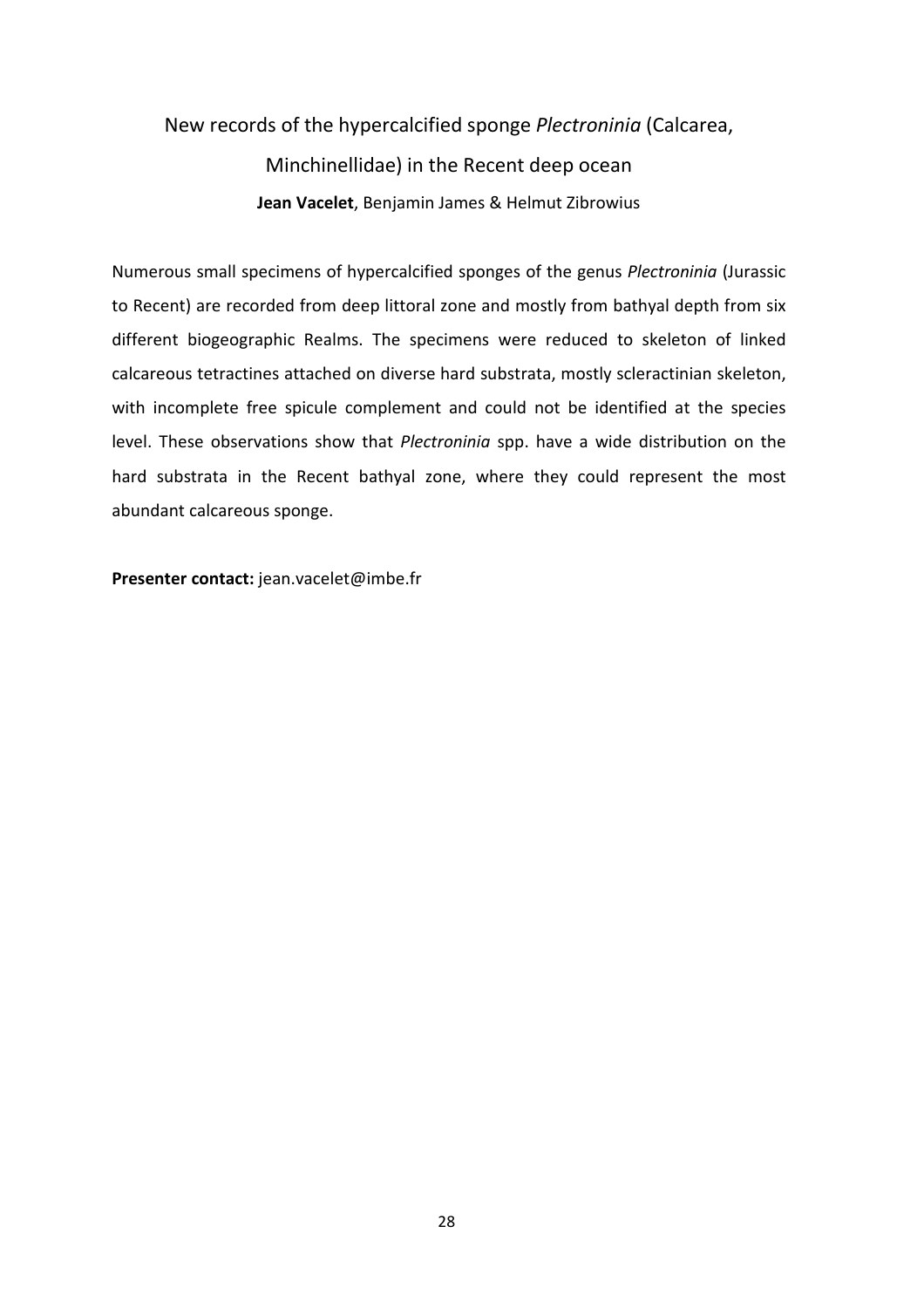## Molecular investigation of new Verongimorpha suggests several new taxa: species, genera, families, etc

Maude Dubois, Cristina Diaz, Pierre Chevaldonne, César Ruiz, Marie Grenier, Sandrine Chenesseau & **Thierry Pérez**

Verongimorpha (formerly Myxospongiae Maldonado, 2009) was established by Erpenbeck et al. (2012) for the clade initially combining verongids, chondrosids and halisarcids. It includes sponge taxa of heterogeneous morphologies, as they may possess spicules, spongin-only skeleton or no skeleton at all. Morrow and Cardenas (2015) then revisited the taxonomy within Verongimorpha containing 3 orders: Chondrillida, Chondrosiida and Verongiida, essentially based on molecular data. The skeleton, when present, provides the most important morphological character to identify and classify sponges. However, Verongimorpha's skeletal complexity and plasticity provides limited phylogenetic significance, being plagued by homoplasies or secondary losses (Erpenbeck et al., 2006). Verongiida (including all verongids) now comprises four families based on choanocyte chamber shape (eurypylous vs diplodal) and on the branching pattern of the spongin skeleton (reticulated vs dentritic). Chondrosiida Including *Chondrosia* spp) comprise sponges without skeleton but with a high concentration of collagen bundles in a "cortex". Chondrillida (including *Halisarca, Chondrilla*) are Verongimorpha in which the skeleton can be absent but with a high concentration of collagen. New specimens of sponges brought back from expeditions in shallow tropical reefs of the Caribbean and western Central Pacific, have led us to revisit the relationship within Verongimorpha. New approaches suggest that molecular information and choanocyte chambers arrangement are the most robust data to reevaluate taxon validity and their phylogenetic relationships. Such an integrative approach was applied here by combining analyses of external morphology, histological observations and COI sequences. This work suggests that some rearrangements should be done at the genus and family levels within Verongiida, Chondrosida and Chondrillida.

**Presenter contact:** maude.dubois@imbe.fr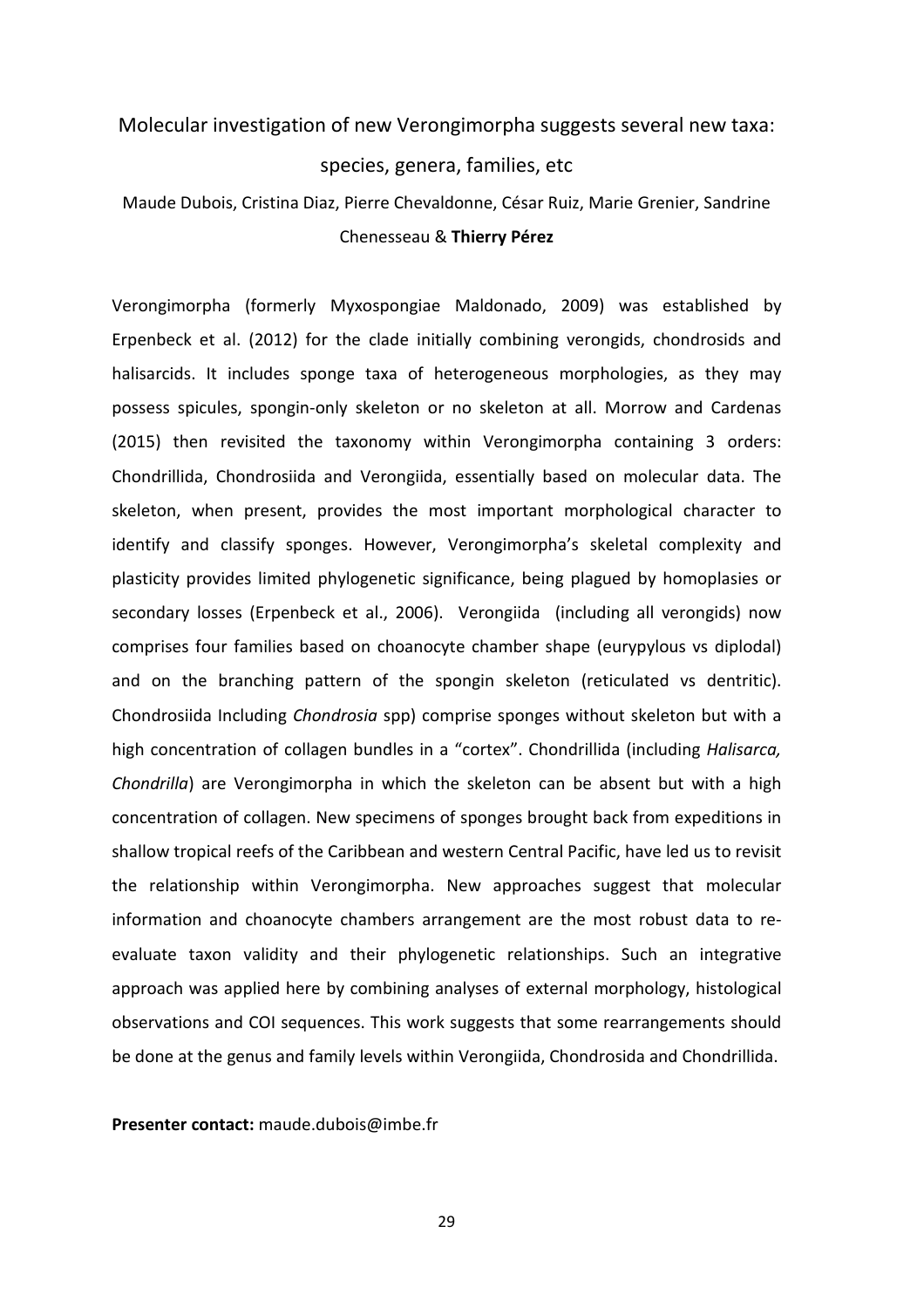## Cytological approaches for integrative taxonomy of sponges: Calcinea as an example

#### **Alexander Ereskovsky**

Sponge taxonomy traditionaly based on skeleton morphology but in the past decade, taxonomists have been slowly adopting new concepts of the integrative taxonomy. This approach combine all kinds of data (external morphology, spicules, embryology, geography, genetic sequences, etc.) that now considered the most reliable and efficient way to evaluate the status of a species. Combination of molecular and morphology data now being more accessible and widespread while other data like cytology, microbes content, chemical fingerprint, reproduction, are more marginal (Cardenas et al. 2012). Using of cytological characters in sponge taxonomy in general has been neglected, and particularly developed for taxonomy of species without mineral or organic skeleton. Anyway, the development of cytological studies seems important also in spiculate taxa for which there are severe taxonomic problems. Among the different categories of cells some are present in all species and therefore do not bring any phylogenetic signal (e.g. pinacocytes, archaeocytes, lophocytes). Other such as the cells with inclusions (spherulous cells, granular cells, vacuolar, etc.) can be useful for taxonomy. Another useful ultrastructural character for the taxonomy of sponges is the morphology of prokaryotic or/and eukaryotic microsymbionts. Different sponge species from one genus can possess various microbesmorphotypes.These specific symbionts may be diagnostic to discriminate close species. In this work has been tested cytological approach in order to find differences in cell and microbes composition and morphology in Calcinean close species from the genera *Borojevia* and *Clathrina*.

**Presenter contact:** alexander.ereskovsky@imbe.fr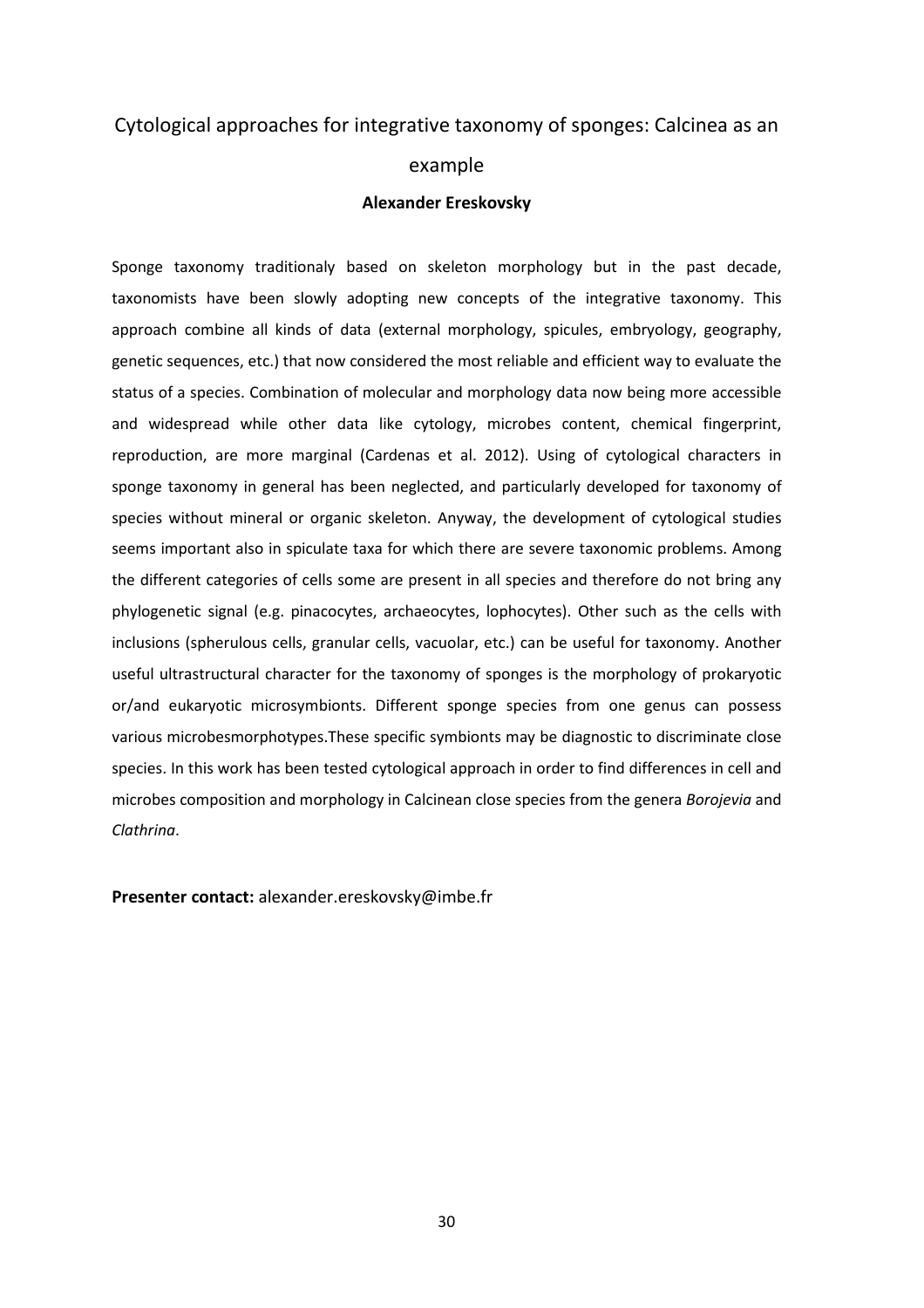## Interplay between systematics and natural products chemistry in marine invertebrates **Olivier P. Thomas**

The systematics of marine invertebrates and especially sponges is still a challenge and a matter of controversy. For example, recently new data obtained from molecular biology have revolutionized this key field of research. Because most groups of marine invertebrates produce a wide array of so-called specialized metabolites mostly used for chemical defense several attempts have been made to use the chemical families of natural products to help in the classification of group of sponges. But the results were not always really satisfactory for most cases and chemotaxonomy has been strongly criticized due to a lack of proper identification of the species or a non-exhaustive chemical inspection and report. Due to the more recent development of metabolomics, a global approach combining a broad chemical analysis followed by statistical analysis of the data, we decided to apply this approach to different groups of invertebrates. We will assess the potential and limits of this method called phylometabolomics to help in the classification of groups of marine invertebrates including sponges but also zoantharians.

**Presenter contact:** olivier.thomas@nuigalway.ie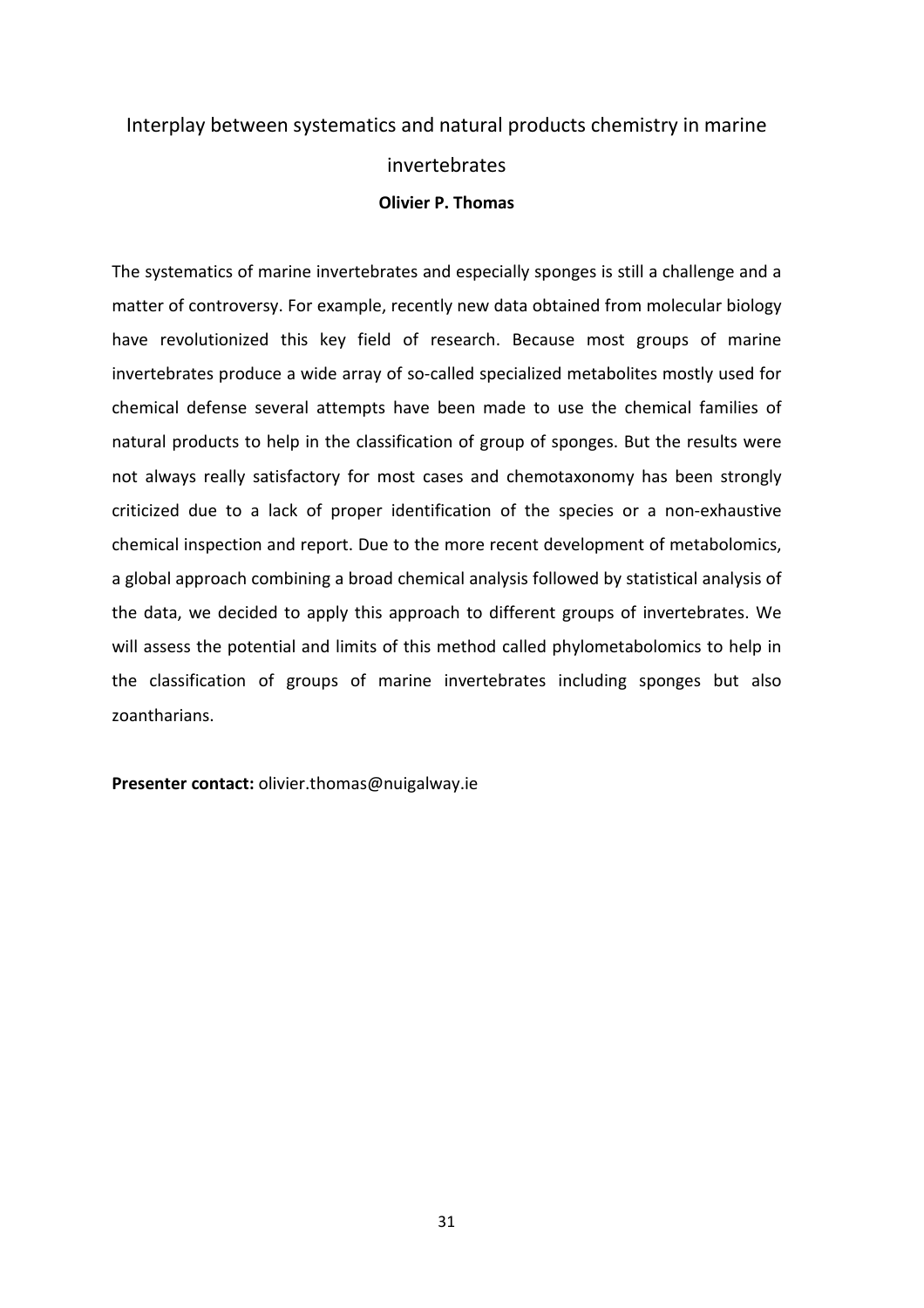## Coupling metabarcoding and metabolomics to better understand the ecological success of Homoscleromorph sponges in underwater caves **César Ruiz** & Thierry Pérez

Underwater caves are original habitats, sometimes considered extreme, that are of particular ecological interest because of the intensity of physical gradients such as light, hydrodynamics and food availability. Most of the studies of underwater cave ecosystems have been carried out in the Mediterranean Sea, often focusing on smaller regions or on specific taxonomic and functional groups. Studies revealed important ecological similarities between caves and deep-sea ecosystems. Homoscleromorph sponges represent one of the dominant groups inside underwater caves, in some cases, being cave exclusive species. However, very little is known about the mechanisms involved in the adaptation to caves. By analysing the Prokaryotic community associated to these sponges (Metabarcoding) and the chemical diversity produced by sponges, we attempted to reveal the patterns of microbial and chemical diversity (Metabolomics) associated to sponges inhabiting different parts of the cave, for instance, the entrance versus the inner parts. This is the first effort in order to understand the importance of sponge microbial symbionts and their role in the host metabolism to deal with adaptation to habitats such as underwater caves.

**Presenter contact:** cesar.ruiz@imbe.fr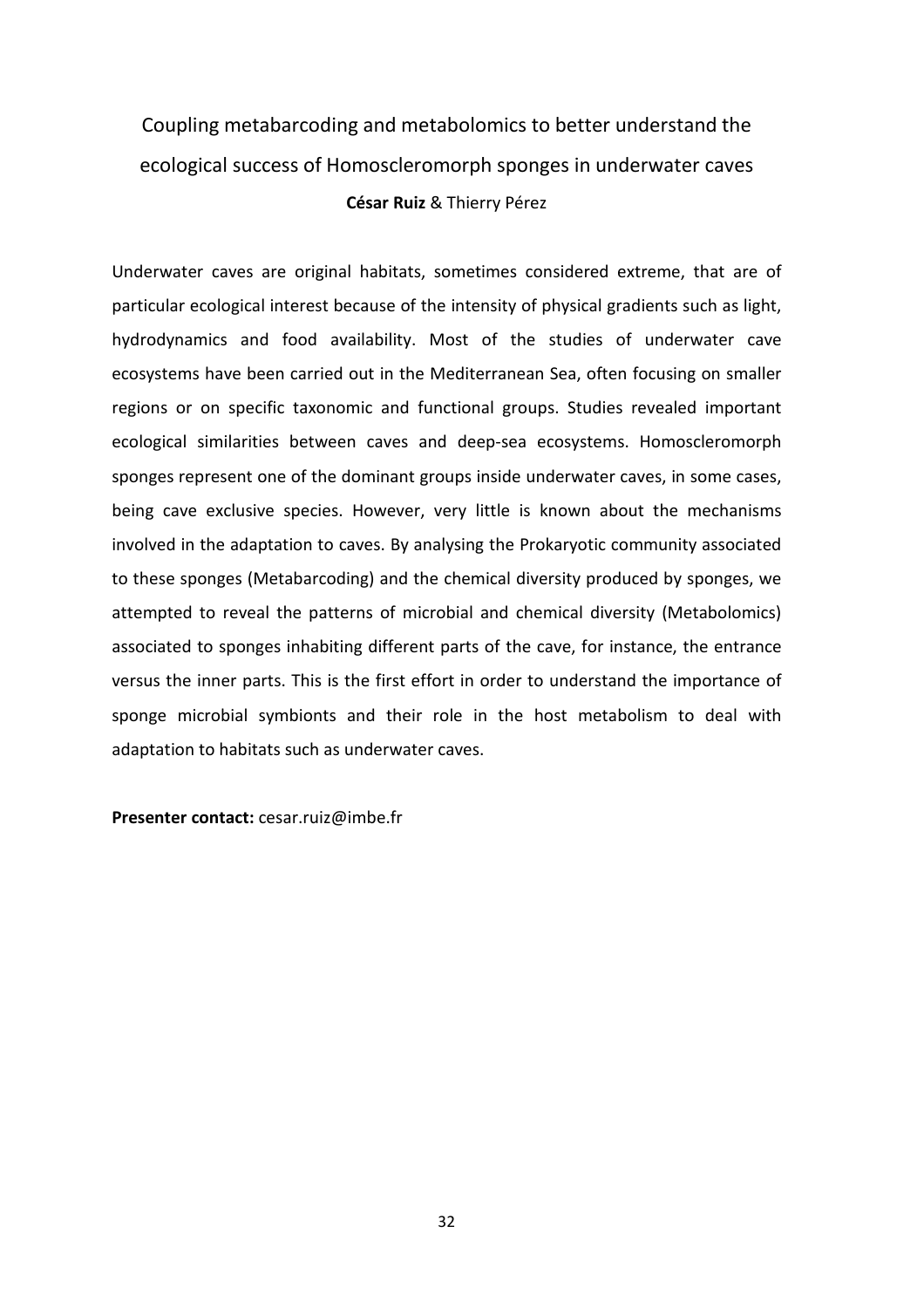#### What the chemistry of sponges tells us? **Roberto Berlinck**

During over 50 years, marine sponges have been thoroughly investigated as a source of bioactive secondary metabolites. Marine sponges metabolites reveal some unique structural features. However, many of marine sponge polyketides and peptides are related to microbial metabolites. Considering that marine sponges are a consortium of a complex pool of microorganisms, time is over to understand if marine sponges metabolites are produced by sponge cells or by symbiotic or associated microbes. This presentation will focus on this topic, covering recent findings and future prospects.

**Presenter contact:** rgsberlinck@iqsc.usp.br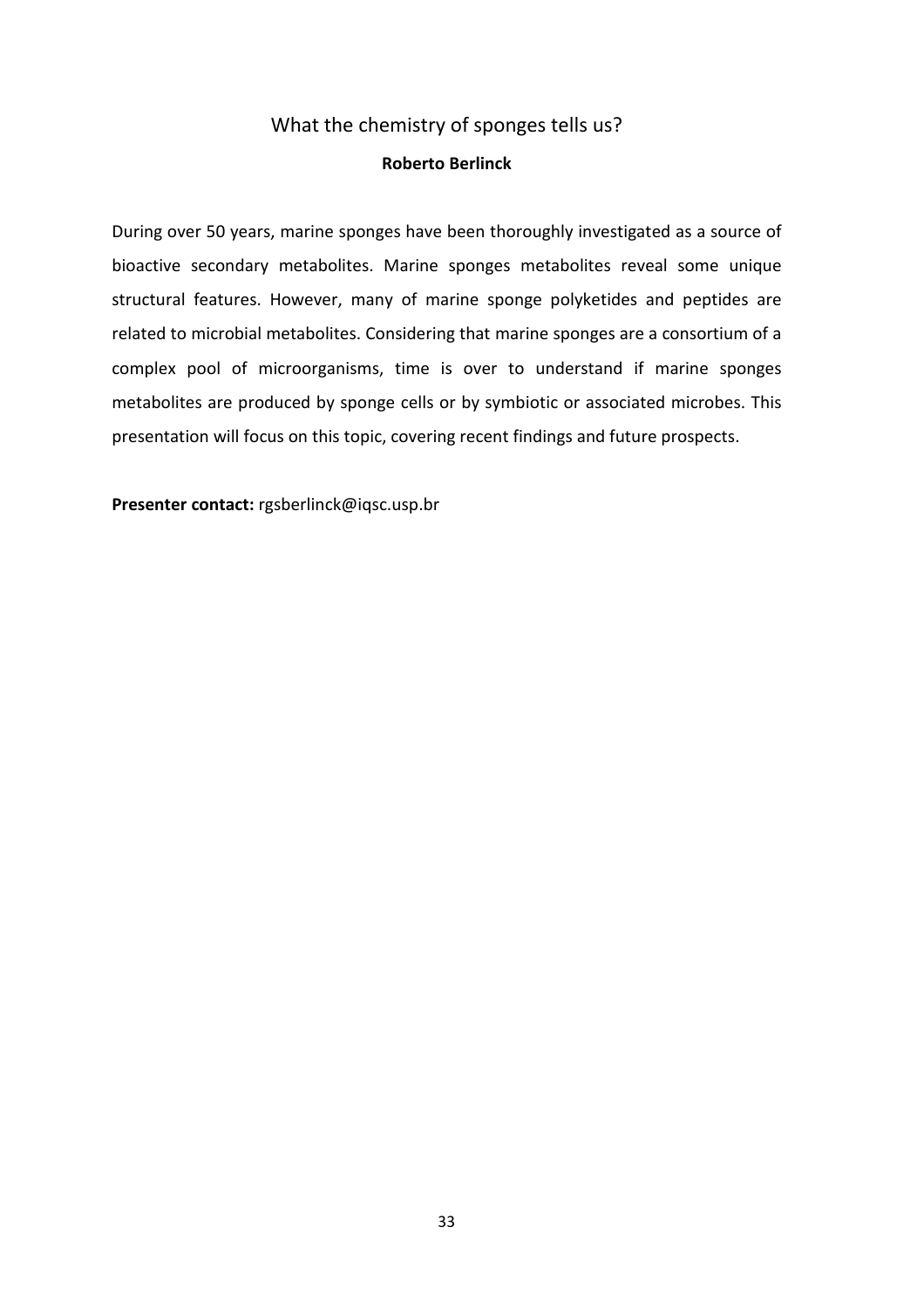## What are the weapons used? Invasive coral *Tubastraea* spp. competing with sponge *Desmapsamma anchorata*, Ilha Grande Bay, Southeastern Brazil

**Amanda G. Silva**, Lélis A. Carlos-Junior, Cristiano Y. S. Sato, Bruno G. Lages, Flavia M. Oliveira, Lenize F. Maia, Luiz Fernando C. Oliveira & Beatriz G. Fleury

*Tubastraea coccinea* Lesson, 1829 and *T. tagusensis* Wells, 1982 were the first scleractinian corals to invade the South Atlantic. These species have been successful on the Brazilian coast, but are not free from competitors like the sponge *Desmapsammaanchorata* Carter, 1882. This study aimed to understand the dynamics of competition for space between*Tubastraea* spp. and *D. anchorata*. We used microcosm and field experiments to investigate and separate the effects of chemical and physical defenses responsible for interactions between competitors, through allelopathy testing and contest. The competition trial used physical barriers to separate chemical and physical effects. The physical responses were assessed by the sponges' growth and if they had grown even in the presence of a physical barrier, stimulated by*Tubastraea* chemistry. The chemical composition was evaluated through the analysis of Raman spectroscopy. There were no significant allelopathic effects of *Tubastraea* spp. extracts on *D. anchorata*, nor extracts of *D. anchorata* on the metabolism of corals. About 80% of sponge specimens overlapped *Tubastraea* spp. In the microcosm, we observed the presence of mesenteric filaments of corals as well as the sponge's tissue projecting on *T. coccinea*. Spectroscopic analysis showed changes in the spectral profile of the sponges according to the treatments (with or without barrier). The results indicated that both the invasives as *D. anchorata* used the two defense mechanisms (physical and chemical); and *D. anchorata* overrides the invasives*Tubastraea* might cause choking or preventing coral raise funds in some specific places where the competition was found.

**Presenter contact:** amandabio.uerj@gmail.com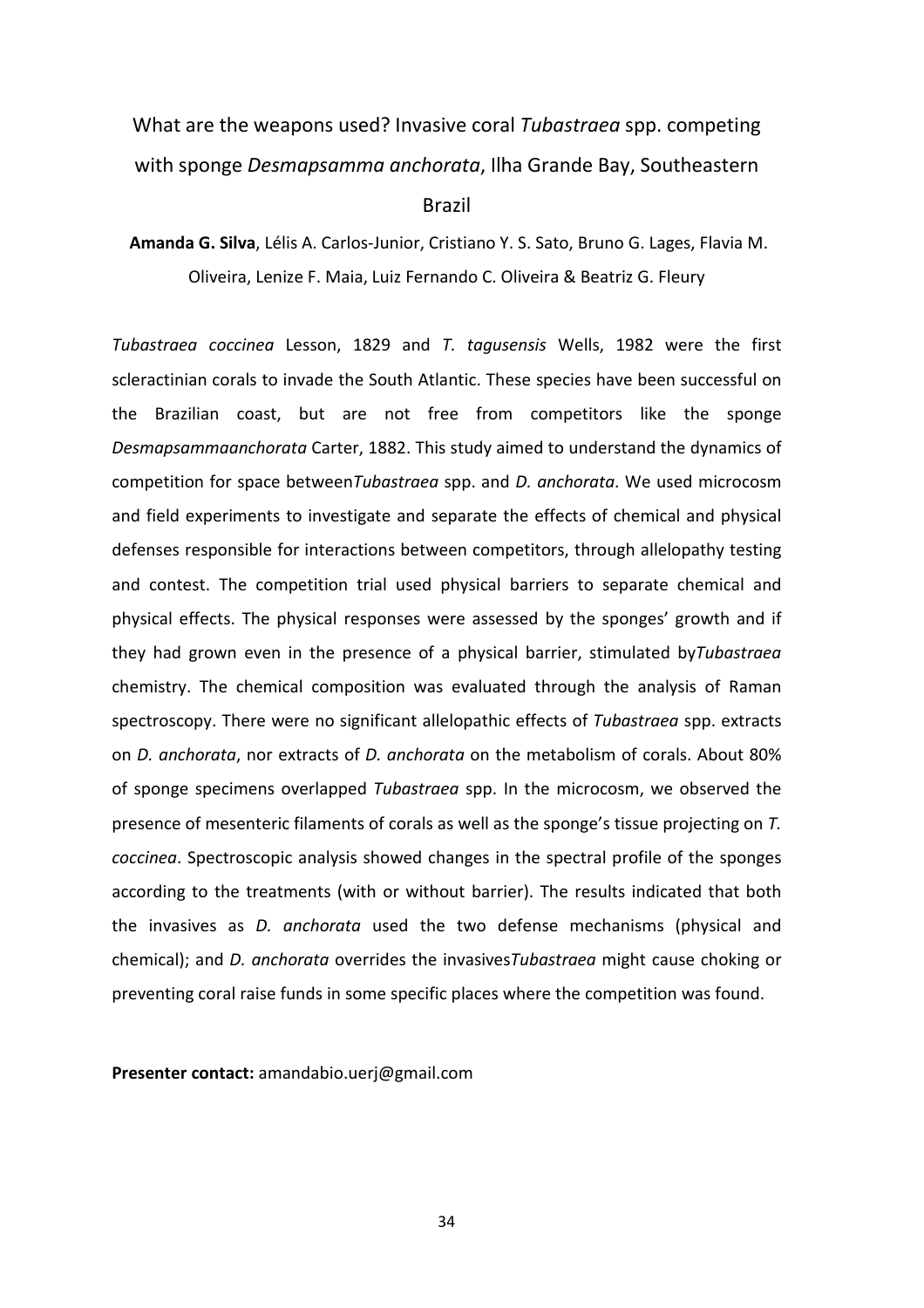#### Metabolomic fingerprints to assess macroalgal–coral interactions **Stéphane Greff**, Olivier Thomas & Thierry Pérez

Macroalgal proliferations are considered as major threatsin sub–tropical and tropical ecosystems. Their competition with corals are susceptible to modify the functioning and the structure of coral reefs. The genus *Asparagopsis* (Rhodophyta) is known to be widespread, introduced in many regions, and may be invasive like in Mediterranean Sea.Using metabolomic fingerprinting by high resolution mass spectrometry, our goals were 1) to assessthe implication of the specialized metabolism of *A. taxiformis*on coral health, 2) to measure the modification of specialized metabolisms of interacting species, and 3) to understand the mechanisms involved in the interactions.Overall, no effects of *A. taxiformis* on corals could be evidenced both under temperate and tropical environments. These results kept macroalgal invasiveness under debate.

**Presenter contact:** stephane.greff@imbe.fr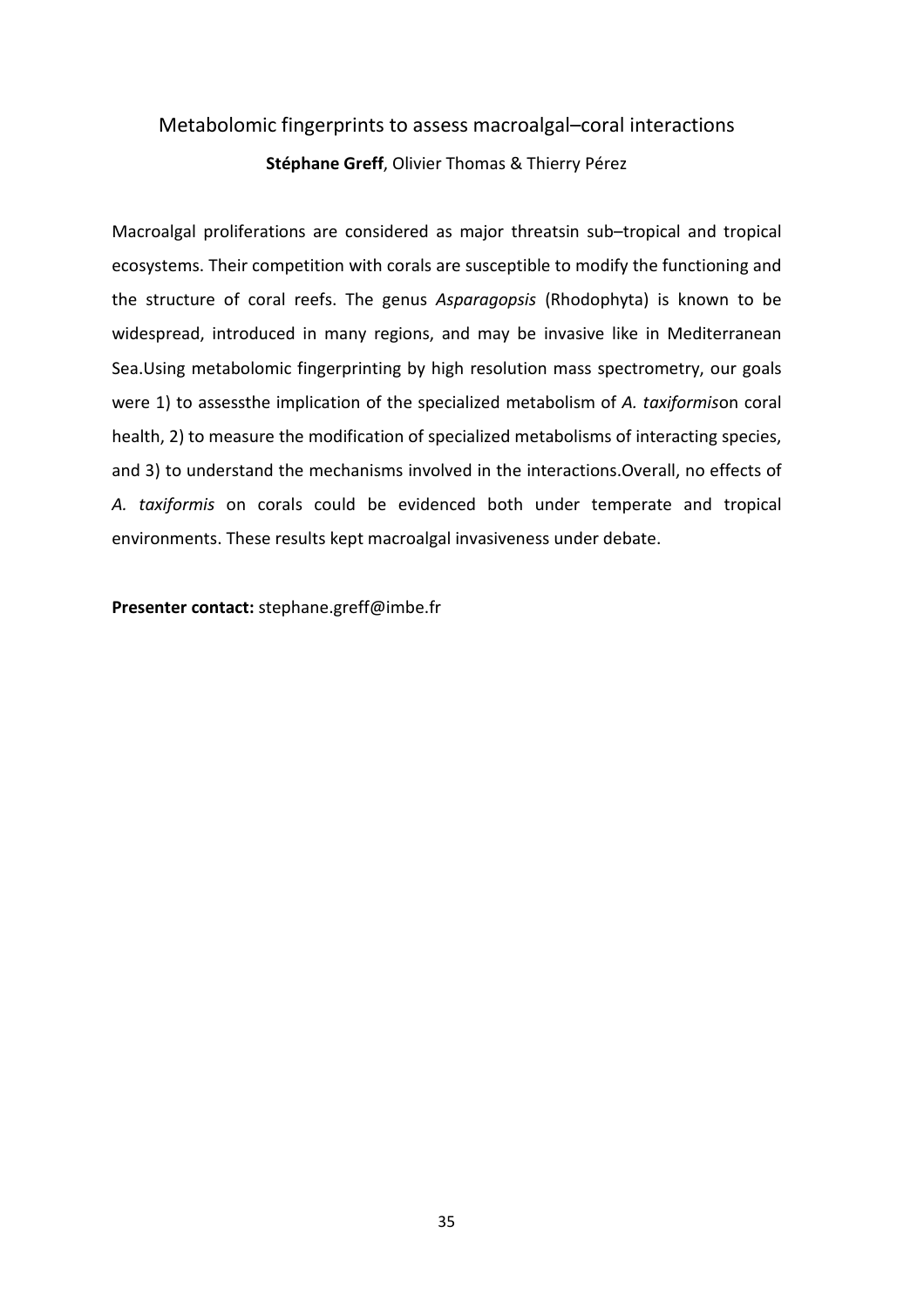#### Phenotipic Plasticity in Porifera

#### **Gisele Lôbo-Hajdu**, Thomáz Vieiralves & Thiago de Paula

Phenotypic plasticity is defined by the ability of organisms to respond to several environmental stimuli in different ways, changing their behavior, morphology or physiology. Classically, phenotypic plasticity promotes diversification because the developmental pathway which determines the phenotypes induced by the environment consists of multiple genes, responsive to the action of natural selection. However, environmental changes can induce differential expression of genes, by modifying the DNA without changing the allelic frequencies. Sessile organisms activate different genetic programs in response to environmental changes by large scale DNA methylation control and chromatin modification. One modified route can be fixed if the environment is stabilized, and the selected phenotype can be expressed this way as long as the environment is kept unchanged. This expressed phenotype can, and is, inherited, as long as the environment is selecting for it. This expression level phenotypic plasticity in sponges has been a source of difficulty for taxonomic analysis and species delimitation. Changes in the morphology of the sponges have been correlated with the action of the waves, the flow rate of current and sedimentation, the variation in water temperature, the water movement, and sedimentation of the substrate, the availability of silica, and biotics factors as predation. Currently, we observe non-random modifications in the oceans, a possible consequence of the Anthropogenic Age. Some proteins are undergoing exaptation process, under the pressure of climate change and pollution.

**Presenter contact:** lobohajdu@yahoo.com.br, glhajdu@uerj.br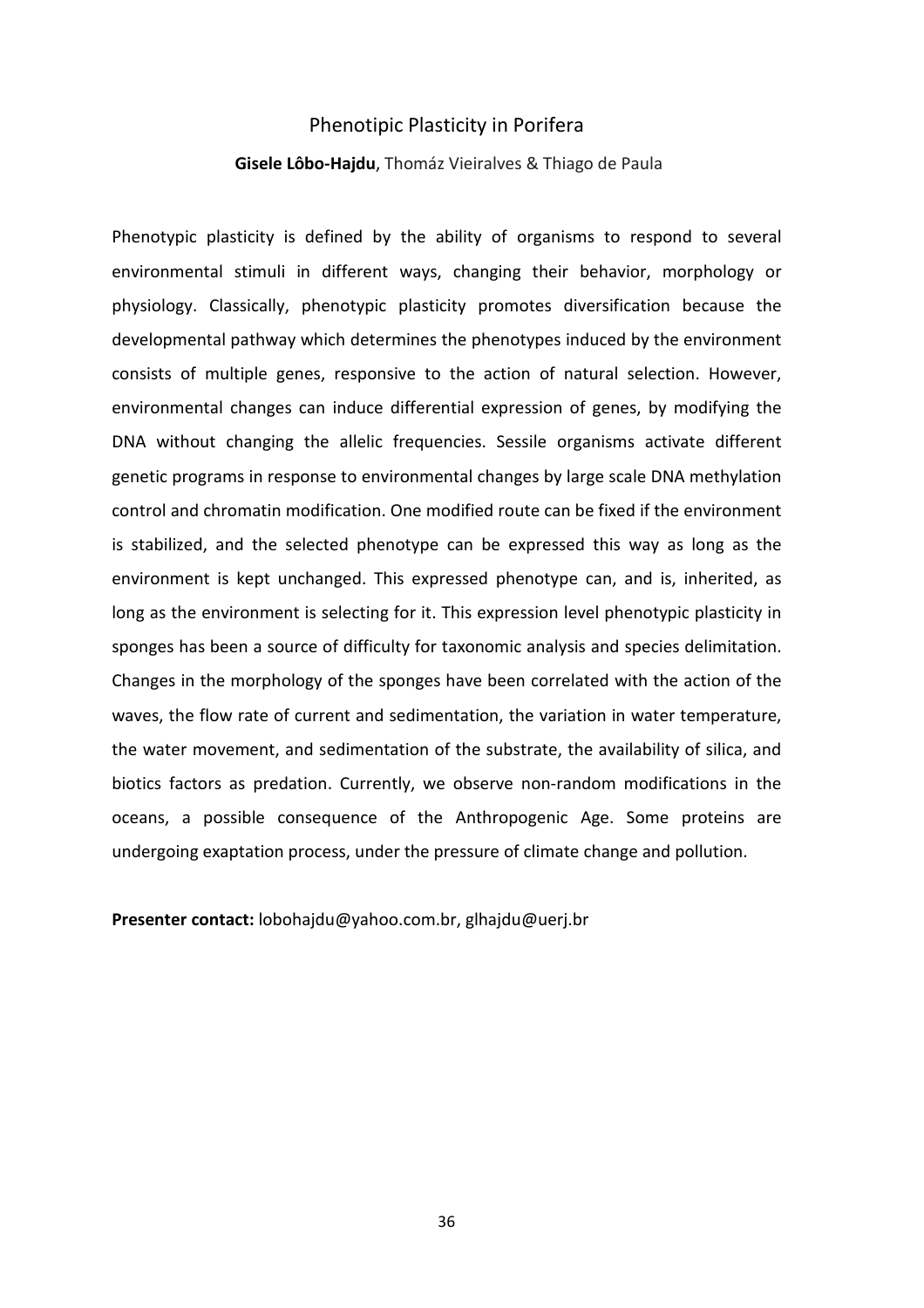### Isolation, characterization and phylogeny of bacteria associated with Homoscleromorpha

**Suzanne O. Nunes**, Heloisa Rosa, Melissa D Cavalcanti, Gabriela Puccinelli, Wellington F Costa, Cristiane Hardoim, Thiago Silva, Jéssyca Freitas, Guilherme Muricy & Marinella Laport

Marine sponges are important members of aquatic systems and are known for hosting dense and diverse microbial communities. Many sponges host up to 35% of their biomass in microbes, and they can stablish diverse interactions, including nutritional, structural and defense. Therefore, the knowledge of sponges microbiota is essential to elucidate ecological and evolutionary processes as well as their dynamics. Spongeassociated bacteria microorganisms can act as a source for antibiotic and heavy metals resistance too, mainly in anthropogenic areas, and have a biotechnological potential unexplored. From the collection of marine sponges of *Oscarella* sp. and *Plakina* sp. genus on the coast of Cabo Frio (Rio de Janeiro, Brazil), some studies are being conducted to identify bacteriome associated using culture-dependent and independent approaches. Beyond that, prospection of resistance genes to antibiotics and heavy metals and analyzes of the biotechnology potential of substances with antimicrobial and antibiofilm activity and biosurfactants production by bacteria isolated from *Plakina* and *Oscarella* collected on the coast of Rio de Janeiro are being performed. So far, almost 1000 bacteria were isolated from 9 different culture media, 300 were identified by 16S rRNA sequencing and from 22 bacteria tested to antibiotic resistance, 16 were characterized as multirresistant. Furthermore, 39 were able to inhibit the growth of pathogenic bacteria and 10 were able to dissociate staphylococcal biofilm. These results suggest that bacteria sponge-associated are abundant, can be a rich sources of bioactive substances productions against relevance pathogenic bacteria and represent a reservoir of resistance genes.

**Presenter contact:** suzanne@micro.ufrj.br